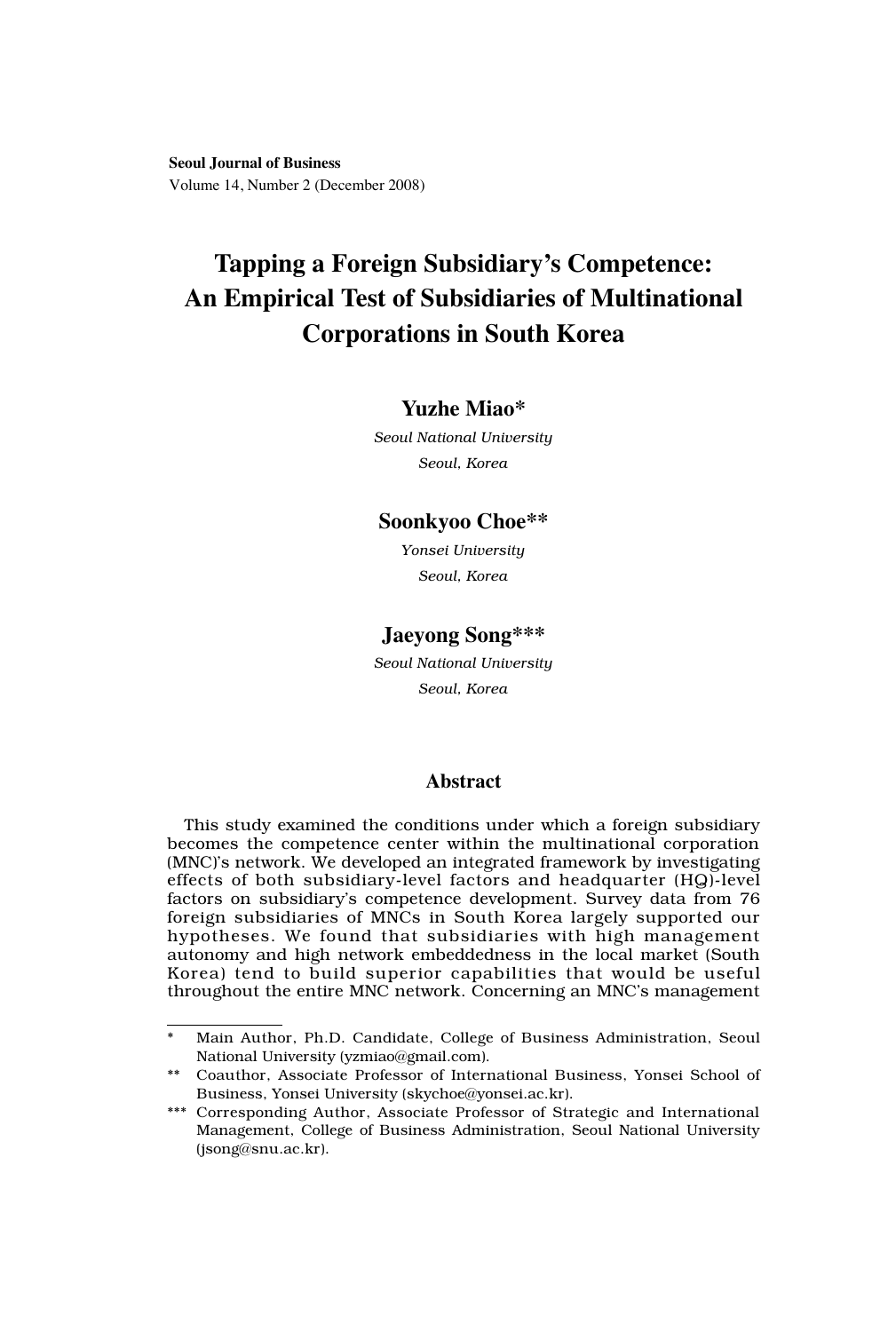system, our results suggested that technological and managerial knowledge transfer from HQ to subsidiaries plays important roles in helping a subsidiary evolve into a competence center in the MNC's global network.

Keywords: network embeddedness, subsidiary autonomy, learning capability, competence center

## **INTRODUCTION**

Traditionally, an MNC's HQ generated ownership-specific advantages such as proprietary technologies and premium brands and transferred them to overseas subsidiaries so that they can overcome the cost of foreignness in overseas operations (Caves 1996). Overseas subsidiaries were viewed as appendages to the HQ, as they just executed orders from the HQ by utilizing knowledge and resources transferred from the parent company. However, recently, leading MNCs began to view their overseas subsidiaries as the sources of MNC's sustained competitive advantages and encouraged them to tap valuable resource embedded in the local market (Bartlett and Ghoshal 1989; Song 2002). As a result, some overseas subsidiaries develop some distinctive capabilities that are also useful for headquarters and peer subsidiaries. Thus how to make some overseas subsidiaries become as the competence center within the MNC network became an important issue in international management.

Though prior researches emphasized the growing importance of the subsidiary initiative, (Birkinshaw, Hood, and Jonsson 1998; Birkinshaw, Hood, and Young 2005), few studies empirically examined the conditions under which a subsidiary can evolve into a competence center (Frost, Birkinshaw, and Ensign 2002) and thus contributes to MNC's competitive advantages. This study tries to fill the gap by examining the conditions that promote a subsidiary evolving into the excellent competence center within the MNC network.

We argue that whether a subsidiary can become the competence center and contribute to the other parts of an MNC depends on both subsidiary characteristics and the HQ's management system. Therefore, we develop an integrated framework to examine the conditions under which a subsidiary becomes the competence center within the MNC network.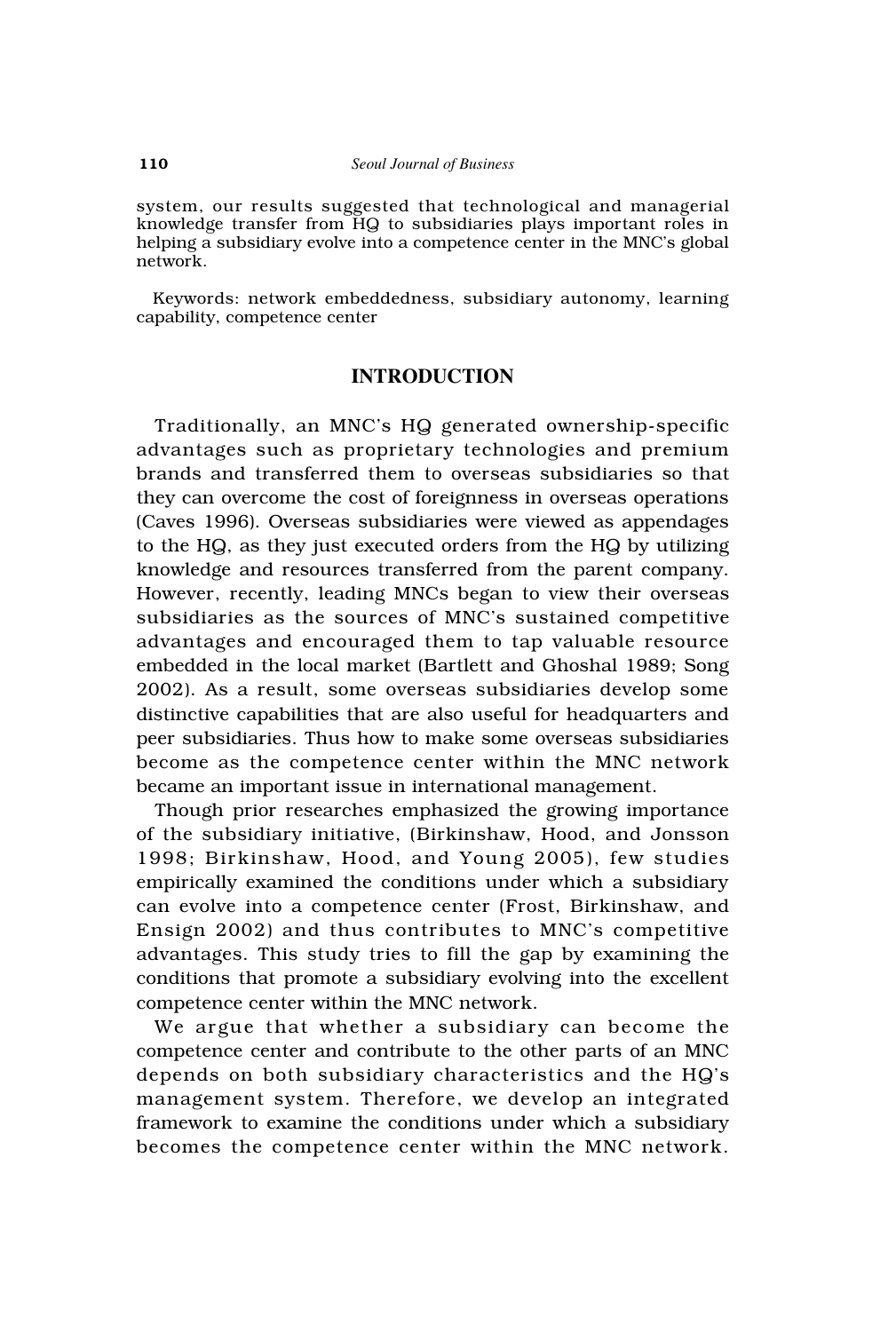Particularly, by examining the HQ's managerial styles such as the subsidiary evaluation system and the HQs' knowledge transfer, this study also addresses the issue about "how HQ can manage the competence center?" By observing foreign subsidiaries operating in South Korea, we found that managerial autonomy and local network embeddedness of a subsidiary increase the possibility that a subsidiary develops as the competence center. And firm-specific knowledge transfer from the HQ to a subsidiary also help subsidiary become the competence center within the MNC network.

This paper is organized as follows: We first describe the theoretical background and develop hypotheses. Then we state research methodologies used in this study. Empirical results and implications of this study are discussed in the last part.

## **THEORY AND HYPOTHESES**

## **Subsidiaries as New Sources of an MNC's Sustained Competitive Advantages**

The monopolistic advantage view of foreign direct investment (FDI) and the subsequent eclectic theory emphasized the ownership-specific advantages drawn from the home country as the important driving force for foreign direct investments (Buckley and Casson 1998; Dunning 2000). In such conventional FDI theories, firm-specific resources owned by the MNC in the home country motivate its going abroad to exploit existing organizational slack resource for growth (Penrose 1959). In this theory, overseas subsidiaries were viewed as merely appendages to the parent company's global strategy and resources. However, recently, these conventional FDI theories were criticized for overemphasizing the absolute role of HQ and the home country but ignoring the possibility of a subsidiary's evolution into an autonomous and competent one (Birkinshaw and Hood 1998). Recent studies found that an increasing number of foreign direct investments are motivated by sourcing valuable resources embedded in the host country (Shan and Song 1997). A new paradigm of an MNC's global competitiveness suggests that ownership-specific advantages of an MNC can exist not only in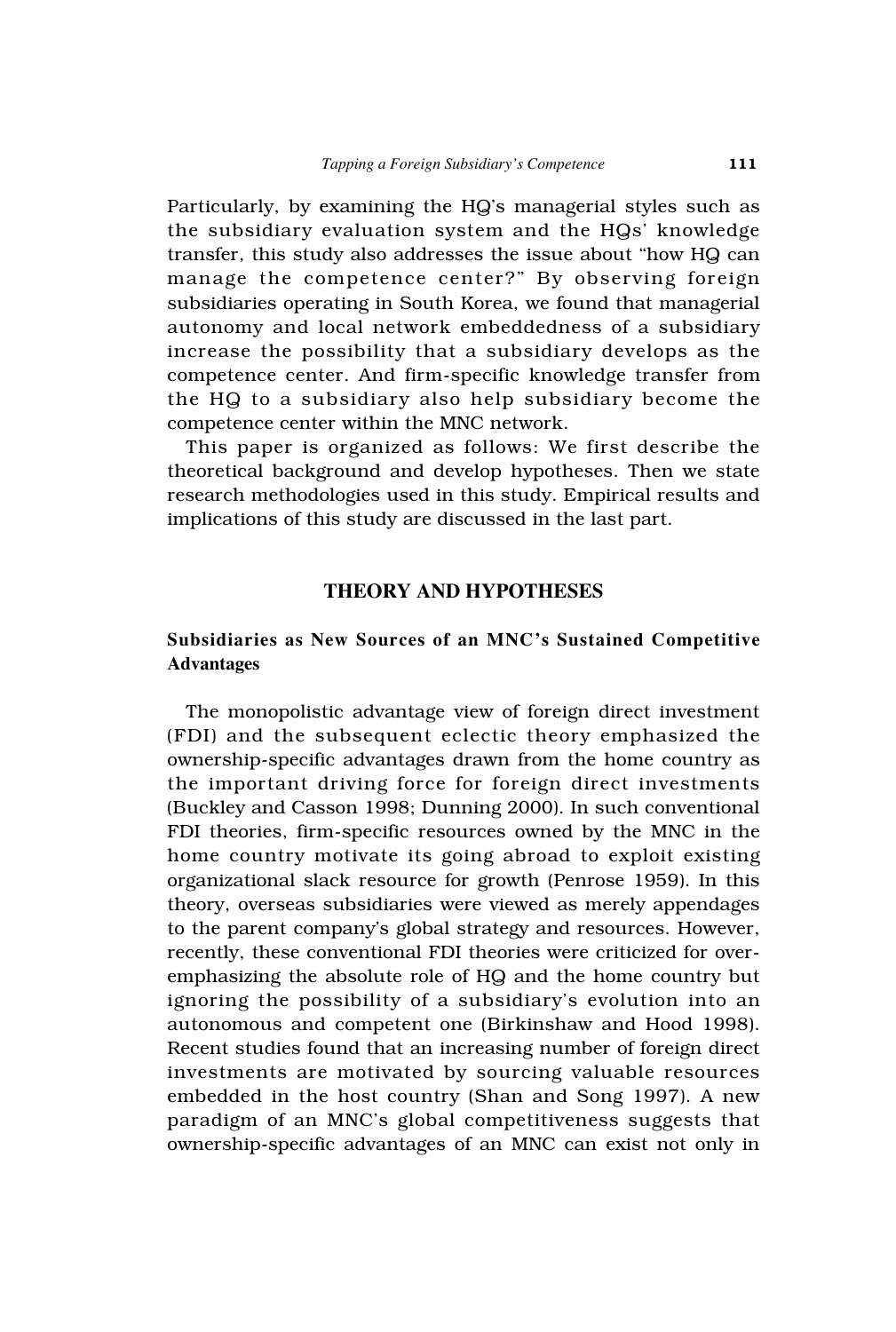the home country but also in the host country. Rugman and Verbeke (2001) emphasized subsidiary-specific advantages as the important sources of an MNC's sustained competitive advantages. MNCs often granted overseas subsidiaries competence-creating mandates so that they can become competence centers in the global network through tapping valuable resources and capabilities embedded in the host country (Frost, Birkinshaw, and Ensign 2002; Cantwell and Mudambi 2005).

Therefore, the key issue in an emerging perspective of foreign direct investments is how to help a subsidiary develop their resources and capabilities in the host country so that these resources and capabilities can be leveraged and diffused throughout the MNC network. Frost, Birkinshaw, and Ensign (2002) and other scholars named this kind of competent overseas subsidiary as the "center of excellence", which refers to "an organization unit that embodies a set of capabilities that has been explicitly recognized by the firm as an important source of value creation, with the intention that these capabilities be leveraged by and/or disseminated to other parts of the firm".

Although recent studies emphasized the importance of subsidiaries as the competence centers, few studies empirically examined conditions under which a subsidiary can become a competence center within an MNC network. Birkinshaw, Hood, and Jonsson (1998) found that a subsidiary's initiative plays an important role in its competence building activities in the host country. However, since an overseas subsidiary is always under the control of and evaluated by the HQ, changes in a subsidiary's activities and its underlying capabilities are driven inevitably by both the subsidiary's own choice and the HQ's assignment and managerial styles (Birkinshaw and Hood 1998). Thus, in this study, we examined both the subsidiary and the headquarters' roles in determining the subsidiary's competence development.

## **Capability Building of Overseas Subsidiaries**

We first hypothesized subsidiary-specific characteristics that promote a subsidiary's competence development. Following Song, Asakawa and Chu (2006), we suggested that among subsidiarylevel factors, network embeddedness in the host country and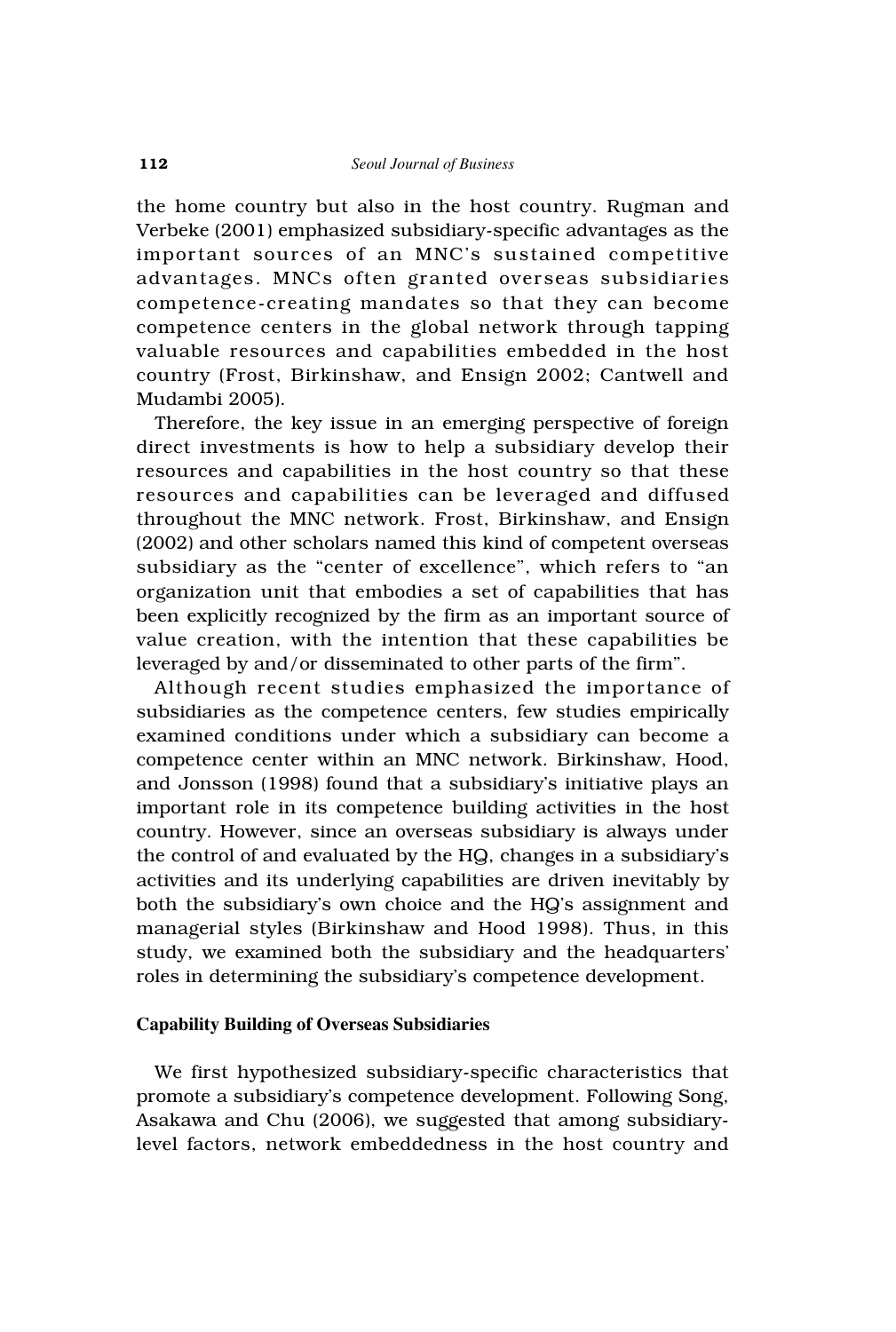managerial autonomy of the subsidiary are the most important factors. We should note that these subsidiary-level variables are largely determined by the MNC HQ's policies rather than decided solely by each subsidiary. Thus subsidiary-level variables that we examined in this paper are factors that are subsidiary-related rather than subsidiary-determined.

*Network Embeddedness in the Host Country*. Economic action is always embedded in the structures of social relations and inevitably affected by relations in the social network (Granovetter 1985; Uzzi 1996). A network embeddedness perspective stresses that social relations rather than institutional arrangements are important in producing economic benefits and trust in economic life (Granovetter 1985). Due to the trust and reciprocity built among the members, network relationships facilitate fine-grained information sharing and joint problem-solving arrangement (Granovetter 1985; Uzzi 1996; Adler and Kwon 2002), thereby promoting product innovation (Hansen, Nohria, and Tierney 1999; Tsai and Ghoshal 1998). Song, Asakawa and Chu (2006) examined both internal embeddedness within the MNC network and external embeddedness in the host country. They found external network embeddedness of subsidiary in the host country significantly influences the knowledge sourcing of oversea R&D labs from host locations.

Network relations represent a stock of knowledge for participating firms. Members of business networks develop appropriate organizational structures and inter-organizational interaction routines so that they can promote reliable information exchange. In case of an MNC, overseas subsidiaries interact with local business actors. The network relationships that a subsidiary builds with buyers, suppliers, and competitors in the host country bring with them many valuable resource and learning opportunities. Subsidiaries highly embedded in the host country have advantages in assimilating tacit knowledge and know-how, and thus, they are more likely to develop competencies based on locally embedded knowledge in the host country (Song, Asakawa and Chu 2006). Thus we hypothesize:

**H1:** The degree of network embeddedenss of a subsidiary in the host country will be positively related to the possibility that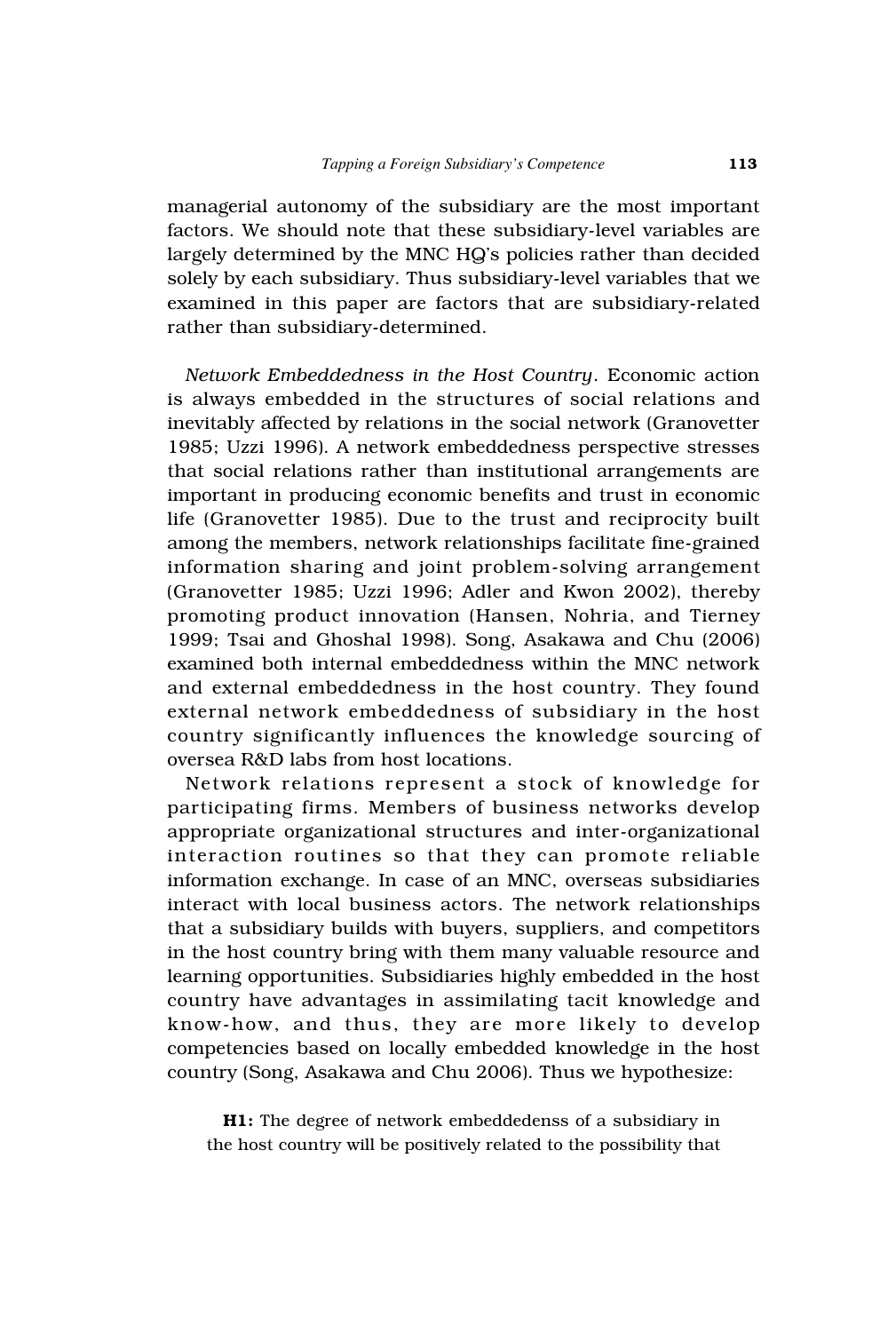the subsidiary becomes the competence center within the MNC network.

*Managerial Autonomy*. Subsidiary autonomy refers to the degree to which a foreign subsidiary has the authority to do strategic and operational decision-making by itself (O'Donnell 2000). An MNC often faces conflicts with its overseas subsidiaries over the distribution of decision-making authorities. Traditionally, an MNC's HQ exerted strong hierarchical control over overseas subsidiaries in order to pursue strategic integration. However, recently, an increasing number of MNCs realize the need of giving substantial autonomy to overseas subsidiaries so that they have freedom to develop resources and capabilities in the local country (Andersson, Forsgren, and Holm 2001; Taggart and Hood 1999). Recent studies showed that subsidiary autonomy positively affects the subsidiary's entrepreneurial activities and innovation outputs (Birkinshaw, Hood, and Jonsson 1998; Birkinshaw, Hood, and Young 2005).

Too much control of HQ over overseas subsidiaries lowers the subsidiary's learning motives, innovative or entrepreneur behaviors (Bartlett and Ghoshal 1989; Frost, Birkinshaw, and Ensign 2002). To encourage a subsidiary to develop locationbound, subsidiary-specific advantages, the subsidiary should be given enough managerial autonomy to identify and tap local knowledge. Thus, considerable autonomy is necessary for an overseas subsidiary to take the initiative to develop subsidiaryspecific competences and become the competence center.

**H2:** Managerial autonomy of a subsidiary will be positively related to the possibility that the subsidiary becomes the competence center within the MNC network.

## **HQ Management System**

The process that drives the changes of a subsidiary's activities and capabilities is determined by not only the subsidiary's features but also the HQ's management systems (Birkinshaw and Hood 1998). Though a subsidiary is embedded in the host country, it is still under the controls of its parent company (Birkinshaw, Hood, and Jonsson 1998). Therefore, whether a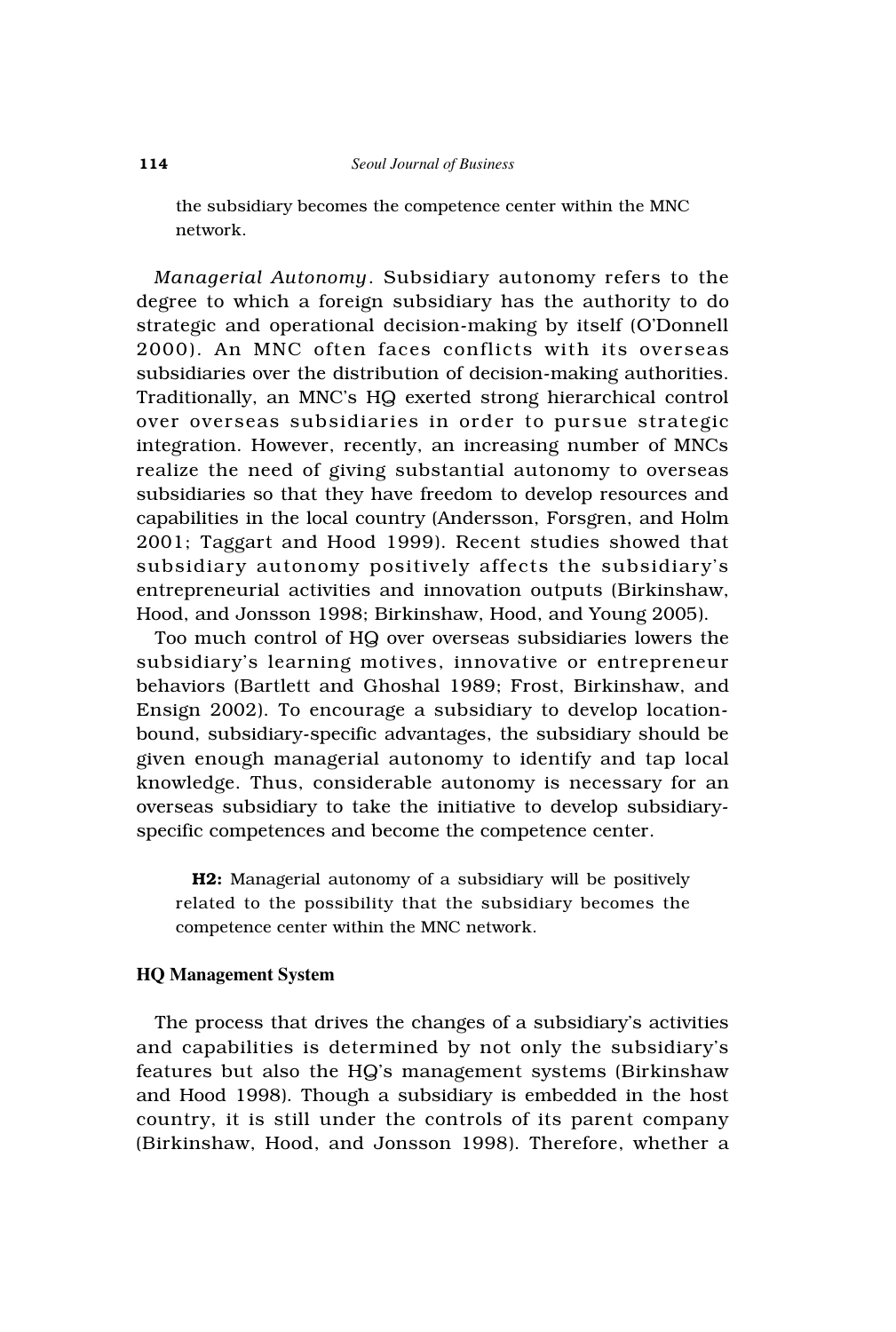subsidiary can evolve into a competence center in the MNC network is inevitably influenced by headquarters' managerial policies. We chose HQ's appraisal system and knowledge transfer to subsidiary as key dimensions of HQ's management policies that affect the possibility that the subsidiary becomes the competence center within the MNC network.

*Performance Appraisal System.* Performance evaluation system used by a HQ is an effective way to align subsidiary behaviors to the HQ's goal so that agency problems between the subsidiary and the HQ are decreased (Eisenhardt 1989). In order to encourage a subsidiary to develop and share its resources and capabilities with other units within the MNC network, the appraisal system regarding to subsidiary performance should be positively linked with the creation and transfer of the subsidiary's capability (Gupta and Govindarajan 2000). Prior studies found that appropriate evaluation based on the performance of entire MNC rather than just the performance of a subsidiary itself stimulates subsidiary cooperation and knowledge transfer to other units (Gupta and Govindarajan 2000).

In this study, two kinds of performance appraisal mechanisms — learning-related and capability transfer-related appraisal systems — are examined. The appraisal system that emphasizes knowledge creation stimulates subsidiary to innovate and learn more knowledge in the host country (Gupta and Govindarajan 2000; Tsang 2002; Minbaeva et al. 2003). So the learning-related appraisal system encourages a subsidiary's knowledge accumulation and capability building in the host country.

However learning-related evaluation fails to ensure that excellent capabilities built by overseas subsidiaries can be effectively transferred and diffused throughout the MNC network. Usually, subsidiaries with superb resources and capabilities tend to monopolize their subsidiary-specific advantages in order to gain a central position and bargaining power against other units (Gupta and Govindarajan 2000). If so, a capability transferoriented performance appraisal system can serve as an indirect control mechanism to solve this problem. Thus a learningoriented appraisal policy is necessary but not enough condition to make a subsidiary become the competence center. A capability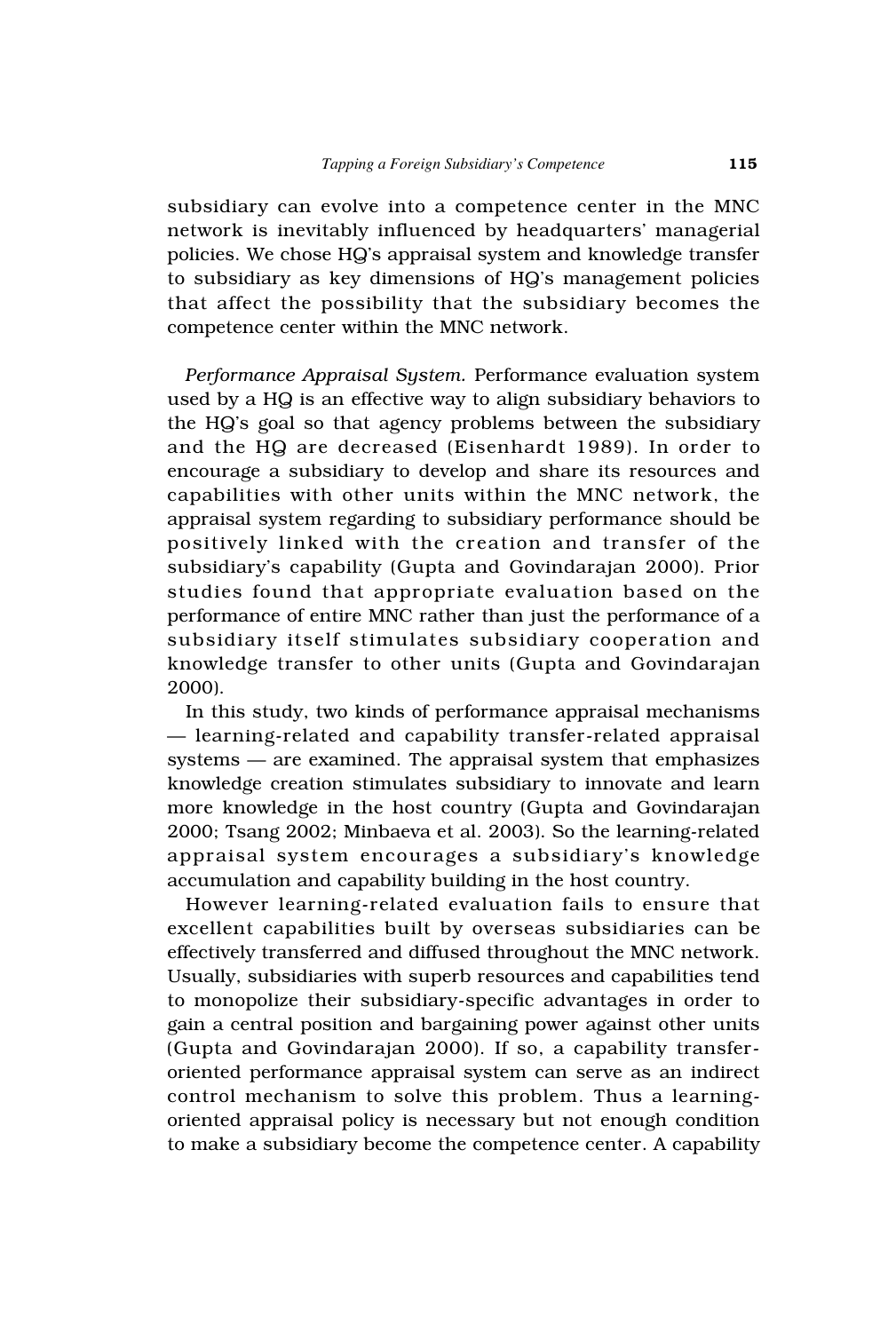sharing-related assessment is also required to push a subsidiary to share its valuable resources and capabilities with the HQ and other subsidiaries in the global network of an MNC.

**H3-a:** A learning-oriented performance appraisal system adopted by the HQ will be positively related to the possibility that a subsidiary becomes the competence center within the MNC network.

**H3-b:** A transfer-oriented performance appraisal system adopted by the HQ will be positively related to the possibility that a subsidiary becomes the competence center within the MNC network.

*HQ's Knowledge Transfer to Subsidiaries.* Overseas subsidiaries face many costs arising from the unfamiliarity with the environment and cultural, political, and economic differences, which are called as liability of foreignness (Zaheer 1995, 1997). In order to help subsidiaries to overcome the liability of foreignness and compete successfully against local companies, the HQ should provide overseas subsidiaries with its ownership-specific assets (Buckley and Casson 1976; Dunning



**Figure 1. Research Model**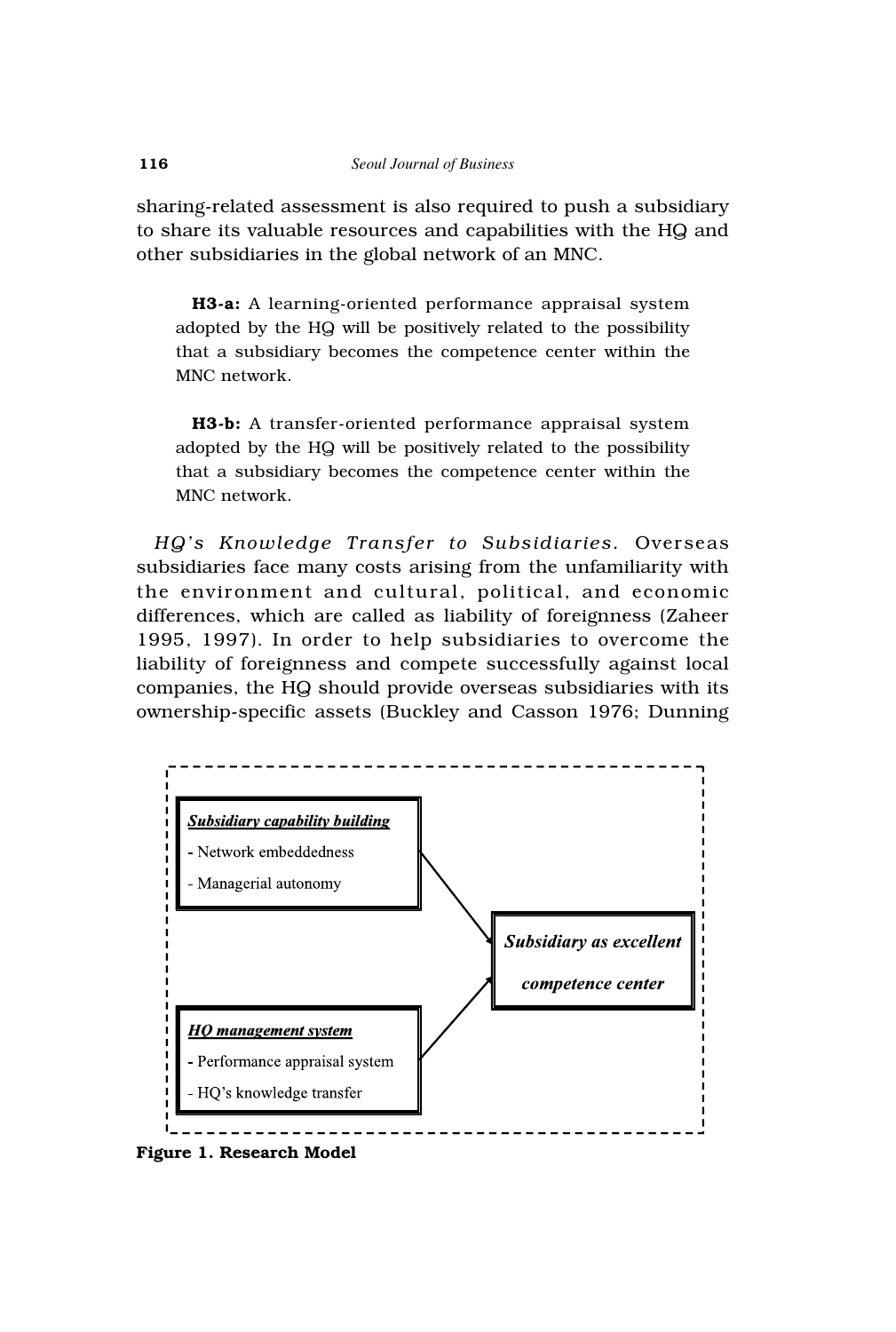2000; Zaheer 1995). Knowledge transfer from the HQ helps an overseas subsidiary to upgrade its competence in the host country. Organizational capabilities and knowledge transferred from the HQ to a subsidiary serve as the basis of the subsidiary's absorptive capacity so that the subsidiary with transferred organizational capabilities can recognize and assimilate the value of new, external information and resource embedded in the host country more quickly and efficiently (Almeida and Phene, 2004). Thus, the transfer of organizational capability and knowledge from the HQ to a subsidiary helps the subsidiary develop its competence.

**H4:** Transfer of knowledge and capabilities from the HQ will be positively related to the possibility that a subsidiary becomes the competence center within the MNC network.

## **METHODOLOGY**

#### **Data and Sample**

We collected data by surveying the manufacturing subsidiaries set up by MNCs in South Korea from 1945 to 2005. We obtained lists of these subsidiaries from the KIS-LINE database. Since it is difficult for the HQ to exert control over overseas subsidiaries with less than 50% equity stakes, we included subsidiaries only with more than 50% equity stakes. Additionally, subsidiaries with too small size (with employees fewer than 50) and little operational experience (operational years less than 2 years) were also excluded. Finally, 404 overseas subsidiaries were identified. Then we developed survey questionnaires with 7-point Likert scales to measure variables. We sent questionnaires to executives of subsidiaries by fax and e-mail. Additionally, in order to assure that the items developed are correct and well understood, we conducted a pre-test by sending the questionnaires to 3 managers before the full-scale survey.

We received 98 responses with a 24% response rate. Among the 98 responses, subsidiaries that are checked out as nonmanufacturing firms, having equity less than 50% or employees fewer than 50 were dropped. In addition, questionnaires with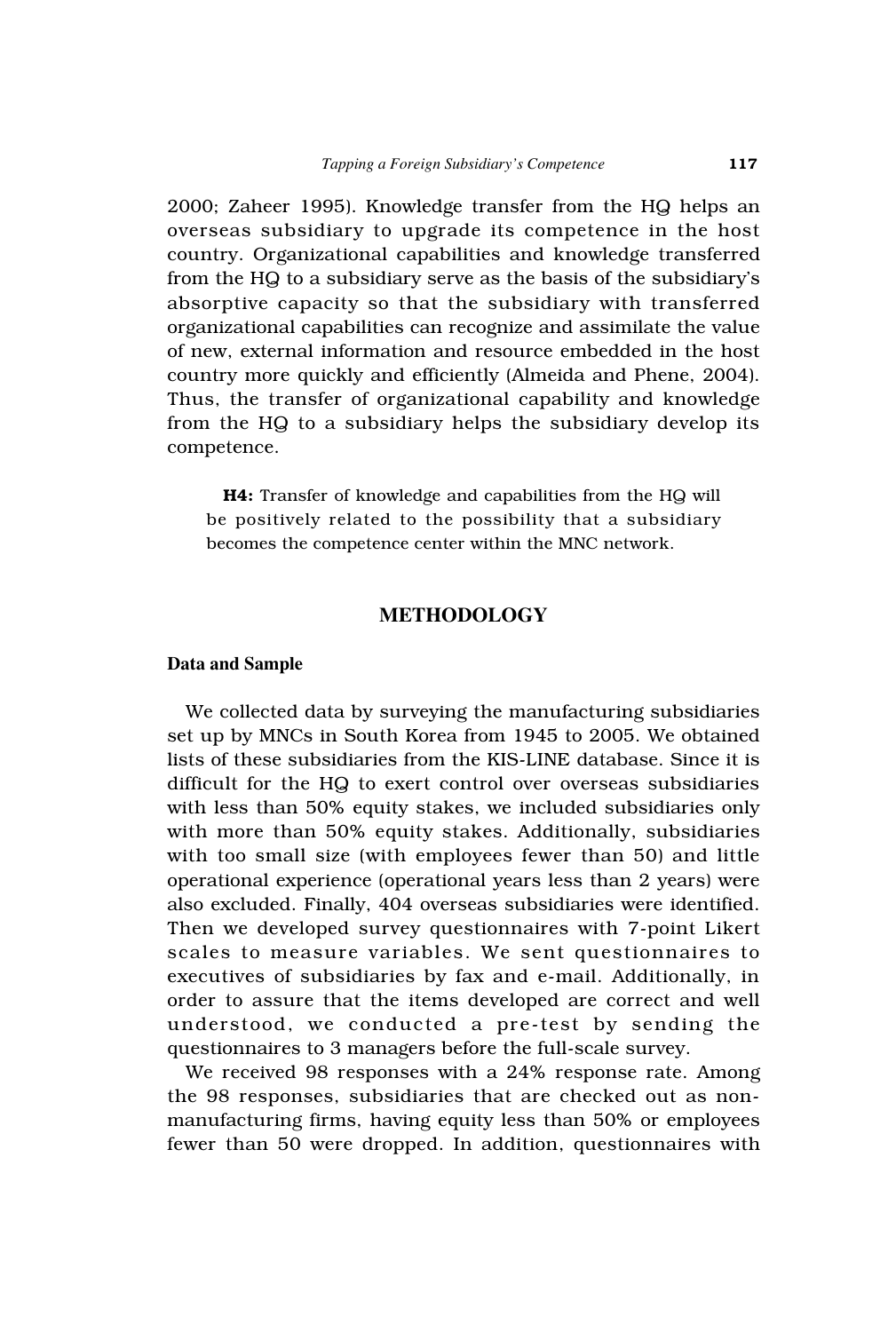| SIC code | Industry name                                     | Frequency Percent |       | Accumulated<br>percent |
|----------|---------------------------------------------------|-------------------|-------|------------------------|
| 15       | Manufacture of food products                      | 1                 | 1.3   | 1.3                    |
|          | and beverages                                     |                   |       |                        |
| 16       | Manufacture of tobacco products                   | 1                 | 1.3   | 2.6                    |
| 18       | Manufacture of wearing apparel;                   |                   |       |                        |
|          | dressing and dyeing of fur                        | 1                 | 1.3   | 3.9                    |
| 21       | Manufacture of paper and                          | $\overline{2}$    | 2.6   | 6.6                    |
|          | paper products                                    |                   |       |                        |
| 24       | Manufacture of chemicals and                      | 17                | 22.4  | 28.9                   |
|          | chemical products                                 |                   |       |                        |
| 25       | Manufacture of rubber and                         | 3                 | 3.9   | 32.9                   |
|          | plastics products                                 |                   |       |                        |
| 26       | Manufacture of other non-metallic                 | 3                 | 3.9   | 36.8                   |
|          | mineral products                                  |                   |       |                        |
| 27       | Manufacture of basic metals                       | 3                 | 3.9   | 40.8                   |
| 28       | Manufacture of fabricated metal products,         |                   |       |                        |
|          | except machinery and equipment                    | $\mathbf{2}$      | 2.6   | 43.4                   |
| 29       | Manufacture of machinery and                      |                   |       |                        |
|          | equipment n.e.c.                                  | 9                 | 11.8  | 55.3                   |
| 30       | Manufacture of office, accounting and             |                   |       |                        |
|          | computing machinery                               | 4                 | 5.3   | 60.5                   |
| 31       | Manufacture of electrical machinery               | 6                 | 7.9   | 68.4                   |
|          | and apparatus n.e.c.                              |                   |       |                        |
| 32       | Manufacture of radio, television and              | $\overline{2}$    | 2.6   | 71.1                   |
|          | communication equipment and apparatus             |                   |       |                        |
| 33       | Manufacture of medical, precision and<br>5<br>6.6 |                   | 77.6  |                        |
|          | optical instruments, watches and clocks           |                   |       |                        |
| 34       | Manufacture of motor vehicles, trailers           | 16                | 21.1  | 98.7                   |
|          | and semi-trailers                                 |                   |       |                        |
| 36       | Manufacture of furniture;                         | $\mathbf{1}$      | 1.3   | 100.0                  |
|          | manufacturing n.e.c.                              |                   |       |                        |
|          | Sum                                               | 76                | 100.0 |                        |

**Table 1. Industry Distribution of 76 Foreign Subsidiaries** 

missing data were also excluded. Finally, 76 cases were used for this study.

Table 1 and 2 showed the distributions of industries and home countries of the 76 foreign subsidiaries. In our sample, the largest number of subsidiaries is present in the "manufacture of chemicals and chemical product" (22.4%), followed by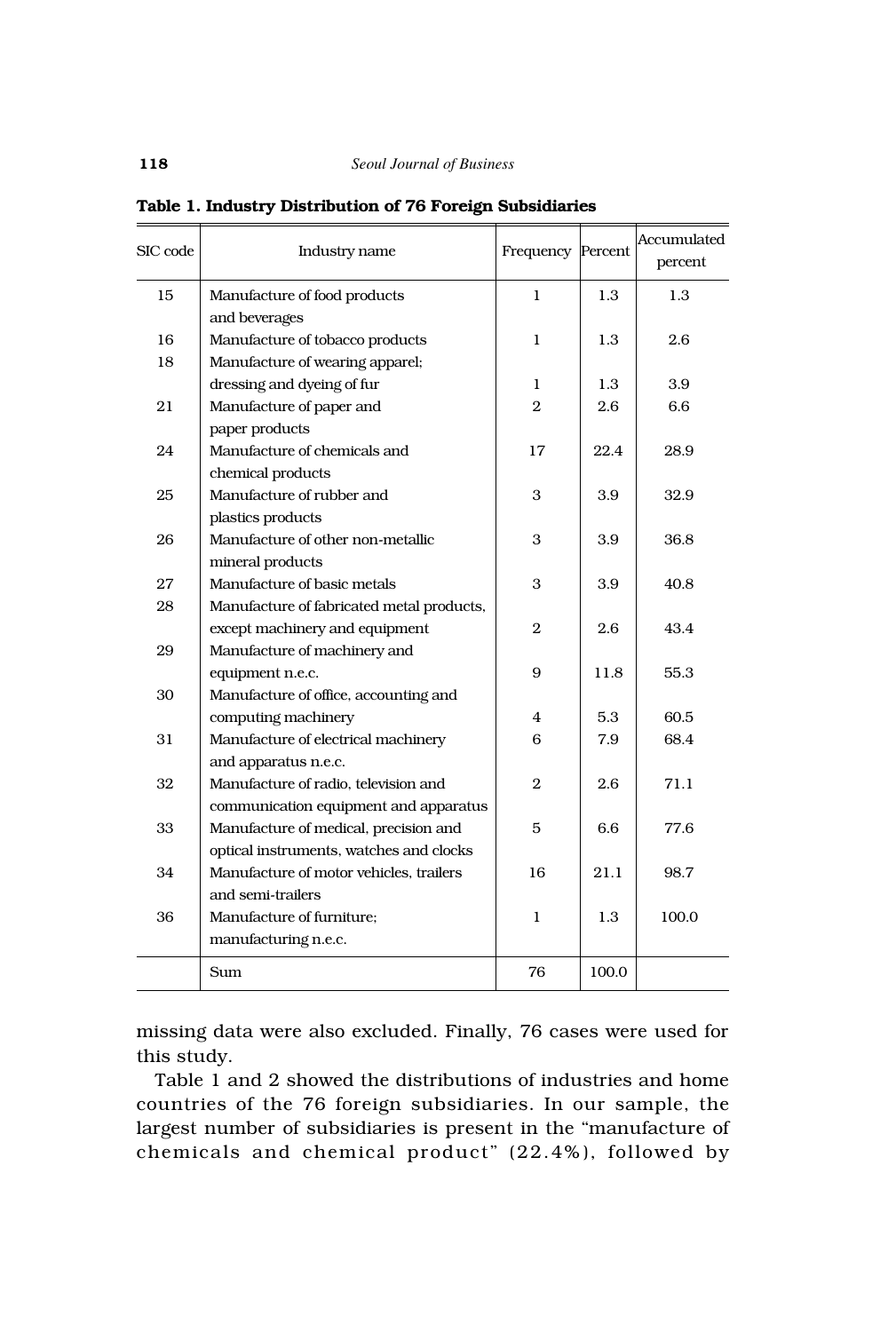| Home country      | Frequency      | Percent | Accumulated<br>percent |
|-------------------|----------------|---------|------------------------|
| <b>AUSTRIA</b>    | $\overline{2}$ | 2.6     | 2.6                    |
| <b>BELGIUM</b>    |                | 1.3     | 3.9                    |
| <b>ENGLAND</b>    | 5              | 6.6     | 10.5                   |
| <b>FRANCE</b>     | 7              | 9.2     | 19.7                   |
| <b>GERMANY</b>    | 10             | 13.2    | 32.9                   |
| <b>ITALY</b>      |                | 1.3     | 34.2                   |
| JAPAN.            | 31             | 40.8    | 75.0                   |
| <b>NETHERLAND</b> |                | 1.3     | 76.3                   |
| <b>NORWAY</b>     |                | 1.3     | 77.6                   |
| <b>SWISS</b>      |                | 1.3     | 78.9                   |
| <b>TAIWAN</b>     |                | 1.3     | 80.3                   |
| U.S.A             | 15             | 19.7    | 100.0                  |
| Sum               | 76             | 100.0   |                        |

**Table 2. Home Countries of 76 Foreign Subsidiaries**

## **Table 3. Frequency of Subsidiary Operational Years**

| Subsidiary age | Frequency      | Percent | Accumulated percent |
|----------------|----------------|---------|---------------------|
| 2.00           | 1              | 1.3     | 1.3                 |
| 3.00           | $\mathbf 1$    | 1.3     | 2.6                 |
| 4.00           | $\overline{2}$ | 2.6     | 5.3                 |
| 5.00           | 5              | 6.6     | 11.8                |
| 6.00           | 7              | 9.2     | 21.1                |
| 7.00           | 5              | 6.6     | 27.6                |
| 8.00           | $\overline{4}$ | 5.3     | 32.9                |
| 9.00           | $\mathbf{1}$   | 1.3     | 34.2                |
| 10.00          | $\overline{4}$ | 5.3     | 39.5                |
| 11.00          | $\overline{2}$ | 2.6     | 42.1                |
| 12.00          | $\mathbf{1}$   | 1.3     | 43.4                |
| 13.00          | $\mathbf{1}$   | 1.3     | 44.7                |
| 14.00          | $\mathbf{1}$   | 1.3     | 46.1                |
| 15.00          | 3              | 3.9     | 50.0                |
| 16.00          | $\overline{2}$ | 2.6     | 52.6                |
| 17.00          | 3              | 3.9     | 56.6                |
| 18.00          | 3              | 3.9     | 60.5                |
| 19.00          | $\overline{2}$ | 2.6     | 63.2                |
| 20.00          | 9              | 11.8    | 75.0                |
| 21.00          | $\overline{2}$ | 2.6     | 77.6                |
| 25.00          | $\mathbf{1}$   | 1.3     | 78.9                |
| 26.00          | $\mathbf{1}$   | 1.3     | 80.3                |
| 27.00          | $\overline{2}$ | 2.6     | 82.9                |
| 28.00          | $\overline{2}$ | 2.6     | 85.5                |
| 29.00          | $\overline{2}$ | 2.6     | 88.2                |
| 31.00          | $\overline{2}$ | 2.6     | 90.8                |
| 33.00          | 3              | 3.9     | 94.7                |
| 35.00          | 3              | 3.9     | 98.7                |
| 50.00          | $\mathbf{1}$   | 1.3     | 100.0               |
| Sum            | 76             | 100.0   |                     |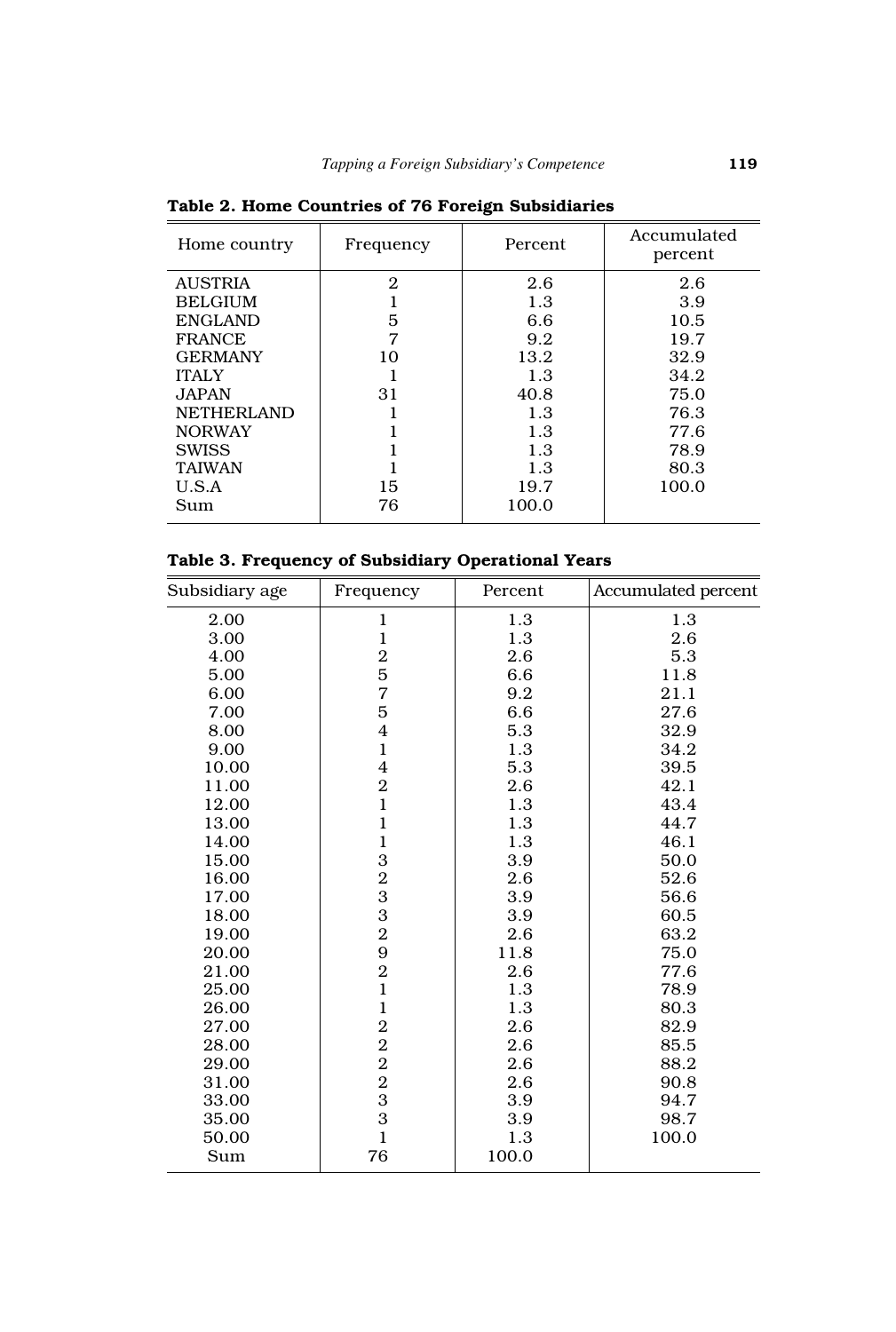"manufacture of motor vehicles, trailers and semi-trailers" (21.1%), and "manufacture of machinery and equipment n.e.c." (11.8%). Most of the subsidiaries in our sample are from Japan (40.8%), US (19.7%) and Germany (13.2%). The age frequency of subsidiaries (see table 3) showed that the youngest subsidiary is 2 years old and the oldest subsidiary is 50 years old, with an average 16 years operational experience and 429 employees.

## **Measurement**

*Dependent Variable.* Dependent variable in this study indicates the degree to which a subsidiary acts as a competence center within the MNC network. Based on Gupta and Govindarajan (2000), Schulz (2001) and Bjorman *et al*. (2004), and Frost, Birkinshaw and Ensign (2002), we measured the dependent variable by asking subsidiary managers the following question with 7-point Likert scales: "How much superior competences do you think your company has that are used by headquarters and other subsidiaries in the following 5 aspects?":

1) development of basic and applied technologies;

2) development of product technologies and new product design;

3) manufacturing know-how;

4) sales, marketing and distribution capabilities;

5) general management skills;

### **Independent Variables.**

## Network Embeddedness

We view a subsidiary's network embeddedness as relational embeddedness (Andersson, Forsgren, and Holm 2002), which stresses the reciprocal relationship that a subsidiary built with other local business actors in order to facilitate information exchange. We referred to Anderson, Forsgren and Holm (2002)'s measurement of network embeddedness. They operationalized "subsidiary embeddedness" as the degree of adaptation in business and technical aspects, focusing a subsidiary's customers and suppliers related to its most important field of business. Drawing on Andersson, Forsgren, and Holm (2002), we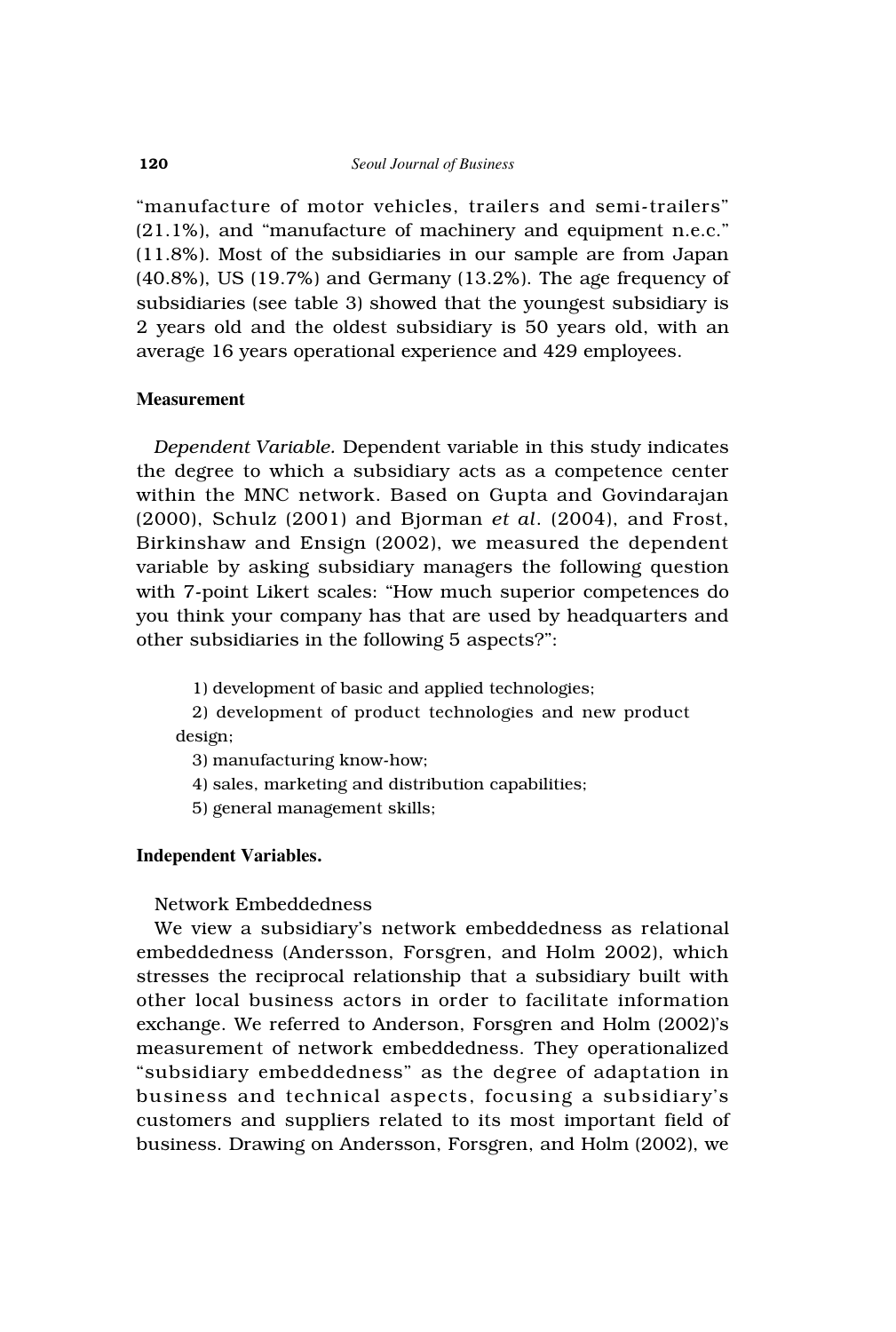developed 4 items by asking "to what extent does your company respond to the special demands of suppliers or customers with whom you have the most important business relationships by amending or applying the following aspects?" 1) product design, function, and specification; 2) production methods and processes; 3) normal business customs; and 4) standard operation procedures?

#### Subsidiary Autonomy

Subsidiary autonomy refers to the subsidiary's decisionmaking authority and control on its own management and operational activities. Based on previous studies of subsidiary autonomy (Ghoshal, Korine, and Szulanski 1994; Gupta and Govindarajan 2000; Roth and Morrison 1992), we developed 6 items to measure the degree of autonomy in terms of 1) development and introduction of a new product, 2) pricing decisions and marketing activities such as advertisements or promotions, 3) extension and reduction of production equipments, 4) human resource policies like hiring, promotion and dismissal, 5) source of capital , and 6) setting up yearly business goals.

## Performance Appraisal System

In this study, we classified the performance appraisal system of the HQ into the learning-related performance appraisal system and the knowledge transfer-related performance appraisal system. According to Minbaeva et al (2003) and Bjorkman, Barner-Rasmussen, and Li (2004), the learning-oriented assessment in this study was measured with a single item by asking "to what extent is the knowledge acquisition from the host country emphasized when headquarters evaluate your company's performance?" Similarly, the knowledge-transfer related assessment system is operated by asking "to what extent is the knowledge transfer to the HQ and sister subsidiaries emphasized when the HQ evaluates your company's performance?"

## HQ's Knowledge Transfer to Subsidiaries

According to Gupta and Govindarajan (2000), Schulz (2001), and Bjorman, Barner-Rasmussen, and Li (2004), the HQ's efforts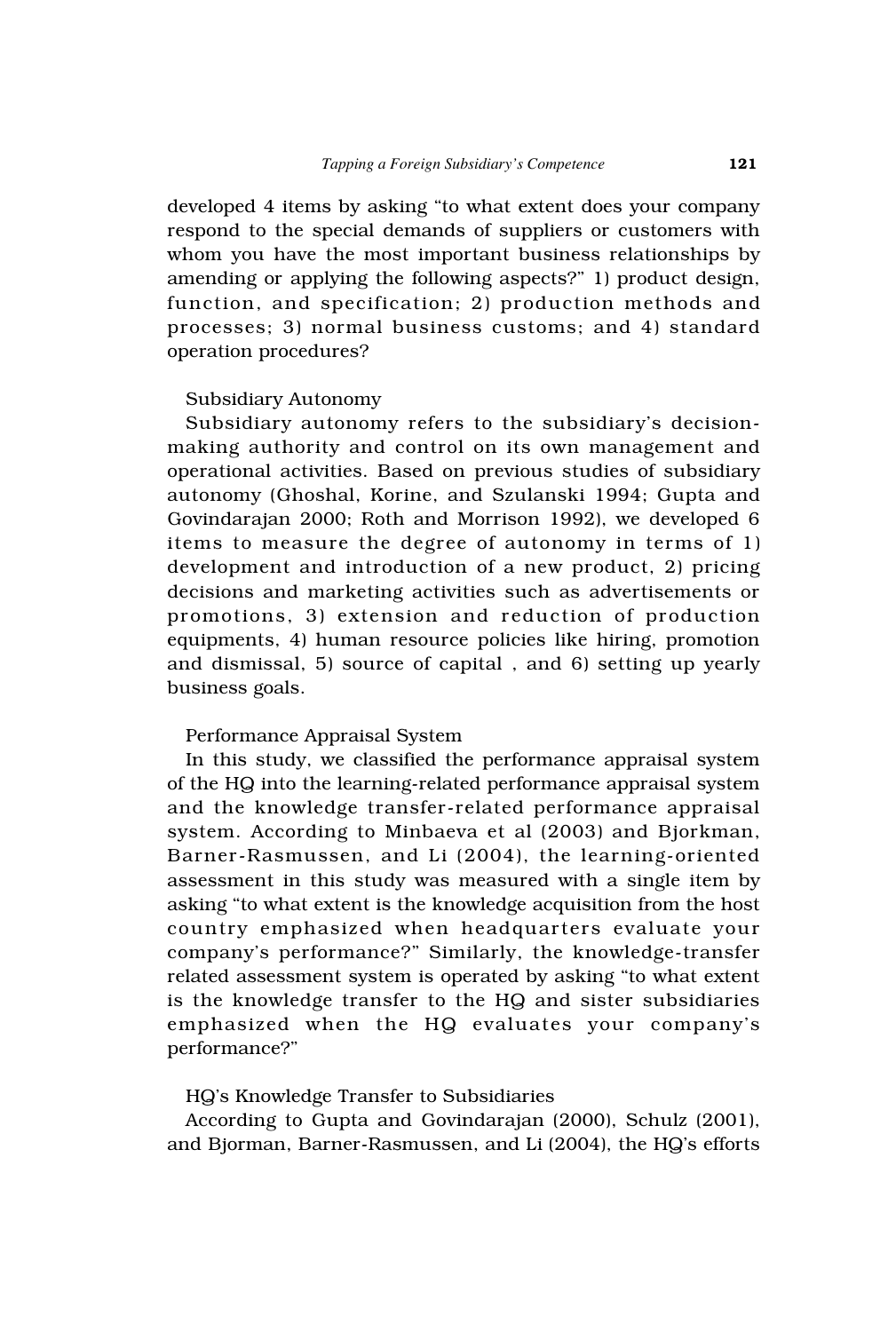| Table 4. Variables Measurement and Reliability                                                                                                                                                                                                                                                                                                                                                                         |             |
|------------------------------------------------------------------------------------------------------------------------------------------------------------------------------------------------------------------------------------------------------------------------------------------------------------------------------------------------------------------------------------------------------------------------|-------------|
| Variables (7-point Likert scale)                                                                                                                                                                                                                                                                                                                                                                                       | Reliability |
| Subsidiary as competence center<br>$\rightarrow$ "how much superior competences do you think your firm<br>has that are used for headquarter and other subsidiaries,<br>in following aspects<br>1) development of basic and applied technology;<br>2) development of product and new product design;<br>3) manufacturing activities;<br>4) sale, marketing and distribution;<br>5) general management skills;           | 0.772       |
| Network embeddedness<br>$\rightarrow$ "to what extent does your company respond to the special<br>demands of suppliers or customers with whom you have<br>the most important business relationships by amending or<br>applying the following aspects?"<br>1) product design, function, specification;<br>2) production methods and processes;<br>3) normal business customs;<br>4) standard operation procedures;      | 0.776       |
| Managerial autonomy<br>$\rightarrow$ degree of autonomy, regarding:<br>1) development and introduction of a new product;<br>2) pricing decision and marketing activities such as<br>advertisements or promotions;<br>3) production equipments extension and reduction;<br>4) human resource policies like hiring, promotion and<br>dismissal;<br>5) capital raising;<br>6) setting up yearly business goals.           | 0.803       |
| HQ's knowledge transfer<br>$\rightarrow$ "to what degree does your company receive helps from<br>HQ concerning following items:<br>1) knowledge about the development of basic and applied<br>technology;<br>2) knowledge about new product design and development;<br>3) knowledge about manufacturing activities;<br>4) knowledge about sales, marketing and distribution;<br>5) knowledge about general management. | 0.750       |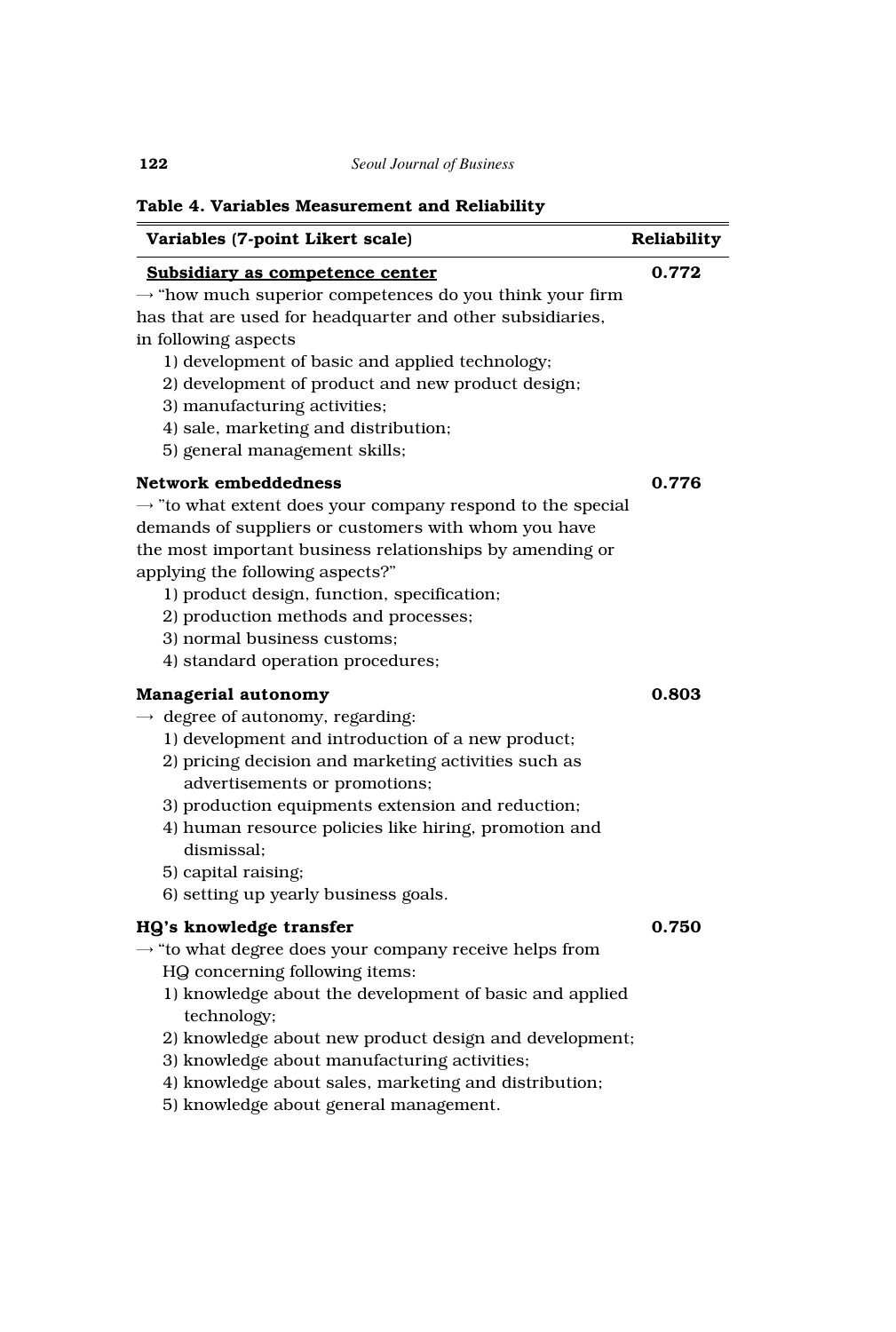#### **Table 4. Continued**

| Variables (7-point Likert scale)                                  | Reliability |
|-------------------------------------------------------------------|-------------|
| Performance appraisal system                                      |             |
| $\rightarrow$ Learning-oriented: "to what extent is the knowledge |             |
| acquisition from the host country emphasized when                 |             |
| headquarter evaluates your company's performance?"                |             |
| $\rightarrow$ Transfer-oriented: "to what extent is the knowledge |             |
| transfer to the HQ and sister subsidiaries emphasized             |             |
| when the HQ evaluates your company's performance?"                |             |

to transfer capabilities to overseas subsidiaries was measured by asking "to what extent does your company receive supports from the HQ concerning the following items: 1) knowledge about the development of basic and applied technologies, 2) knowledge about new product design and development, 3) knowledge about manufacturing activities, 4) knowledge about sales, marketing and distribution, and 5) knowledge about general management."

Table 4 summarized the survey items that were used to measure the variables and Cronbach's alpha.

Control Variables. We controlled the size of a subsidiary, because prior studies suggested that large firms have better capabilities for growth. Subsidiary size was measured in terms of the number of the subsidiary's employees. We also controlled a subsidiary's age which was measured by the subsidiary's operating years in the host country because subsidiaries with long operation experience usually learn more from the local markets. Among the 76 cases, two main industries are "manufacture of chemicals and chemical products" (22.4%) and "manufacture of motor vehicles, trailers and semi-trailers" (21.1%). We controlled for these two industries separately by using dummy variables. Cultural distance was also calculated and controlled according to Kogut and Singh  $(1988)$ 's index.<sup>1)</sup>

<sup>1)</sup> Considering the important of the HQs' equity stake, we also ran regression by controlling the equity stake. The result showed that there was a high correlation (about 0.4) between the equity stake and the subsidiary autonomy as we predicted. We think both the equity stake and the subsidiary autonomy reflect managerial control activities of HQs on their subsidiaries. However, subsidiary autonomy examined in this study is a more direct measure for the HQs' control than equity stake which is a rather indirect measure of the HQs' control. In addition, the statistical results of all independent variables did not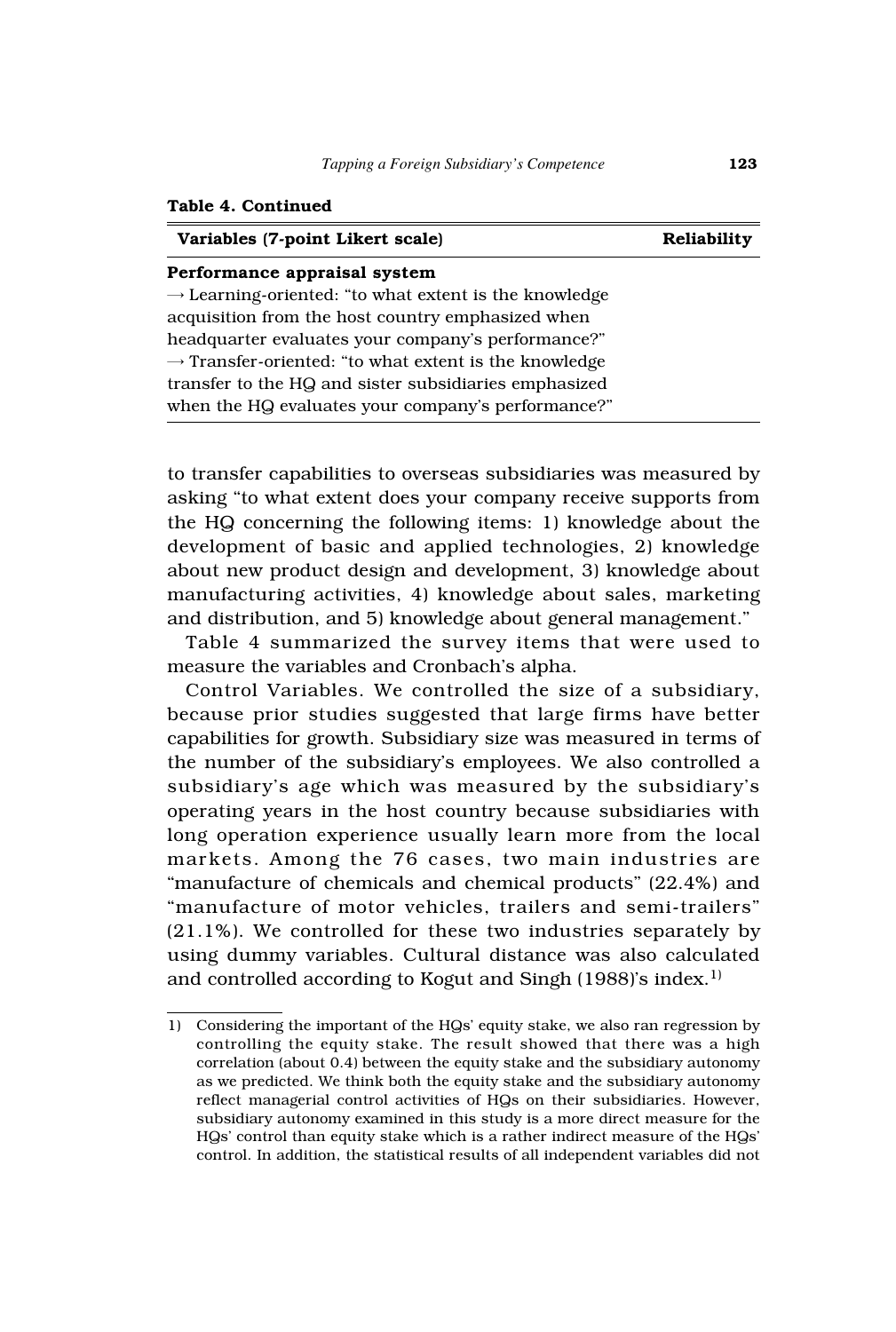| Table 5. Descriptive Statistics and Correlation Matrix (N=76) |           |               |               |                   |                |                 |                 |                  |                  |                  |      |                 |      |
|---------------------------------------------------------------|-----------|---------------|---------------|-------------------|----------------|-----------------|-----------------|------------------|------------------|------------------|------|-----------------|------|
|                                                               | Mean S.D. |               |               | $\mathbf{\Omega}$ | S              | 4               | LC              | $\circ$          | $\triangleright$ | $\infty$         | σ.   | $\overline{10}$ |      |
| 1. competence center                                          | 5.05      | 1.00          | 1.00          |                   |                |                 |                 |                  |                  |                  |      |                 |      |
| 2. automobile                                                 | 0.21      | 0.41          | $\frac{1}{2}$ | 1.00              |                |                 |                 |                  |                  |                  |      |                 |      |
| 3. chemicals                                                  | 0.22      | 0.42          | 20.-          | $-28$             | 1.00           |                 |                 |                  |                  |                  |      |                 |      |
| 4. subsidiary age                                             | 16.24     | 10.15         | $-0.05$       | $\overline{0}$    | 20             | 1.00            |                 |                  |                  |                  |      |                 |      |
| 5. subsidiary size                                            |           | 439.01 492.56 | .22           | $\ddot{5}$        | $-20$          | $\cdot$ 14      | 1.00            |                  |                  |                  |      |                 |      |
| 6. Culture distance                                           | 2.70      | 0.80          | $-0.3$        | $-0.2$            | $-0.1$         | $-16$           | $\overline{1}$  | 00.1             |                  |                  |      |                 |      |
| 7. Network embeddedness                                       | 5.14      | 1.06          | .47           | 32                | $-36$          | $\overline{10}$ | .18             | $-0.06$          | 001.0            |                  |      |                 |      |
| 8. Autonomy                                                   | 4.46      | 1.18          | $-45$         | 20                | $-22$          | 03              | $\overline{17}$ | 23               | .24              | 00.1             |      |                 |      |
| 9. HO's knowledge transfer                                    | 5.09      | 1.00          | 43            | ຣຸ                | $\overline{1}$ | $\overline{14}$ | $\frac{4}{1}$   | $\overline{0}$ . | .12              | 22               | 1.00 |                 |      |
| 10. Learning related appraisal                                | 4.62      | 1.54          | 28            |                   | $-0.3$         | S               | $\overline{c}$  | .06              | $\overline{17}$  | .22              | .49  | 1.00            |      |
| 1. Transfer related appraisa                                  | 14.60     | 1.57          | 34            | $\overline{14}$   | $-0.02$        | $\overline{14}$ | 23              | 08               | 23               | $\overline{.16}$ | 57   | .76             | 1.00 |
|                                                               |           |               |               |                   |                |                 |                 |                  |                  |                  |      |                 |      |

**124** *Seoul Journal of Business*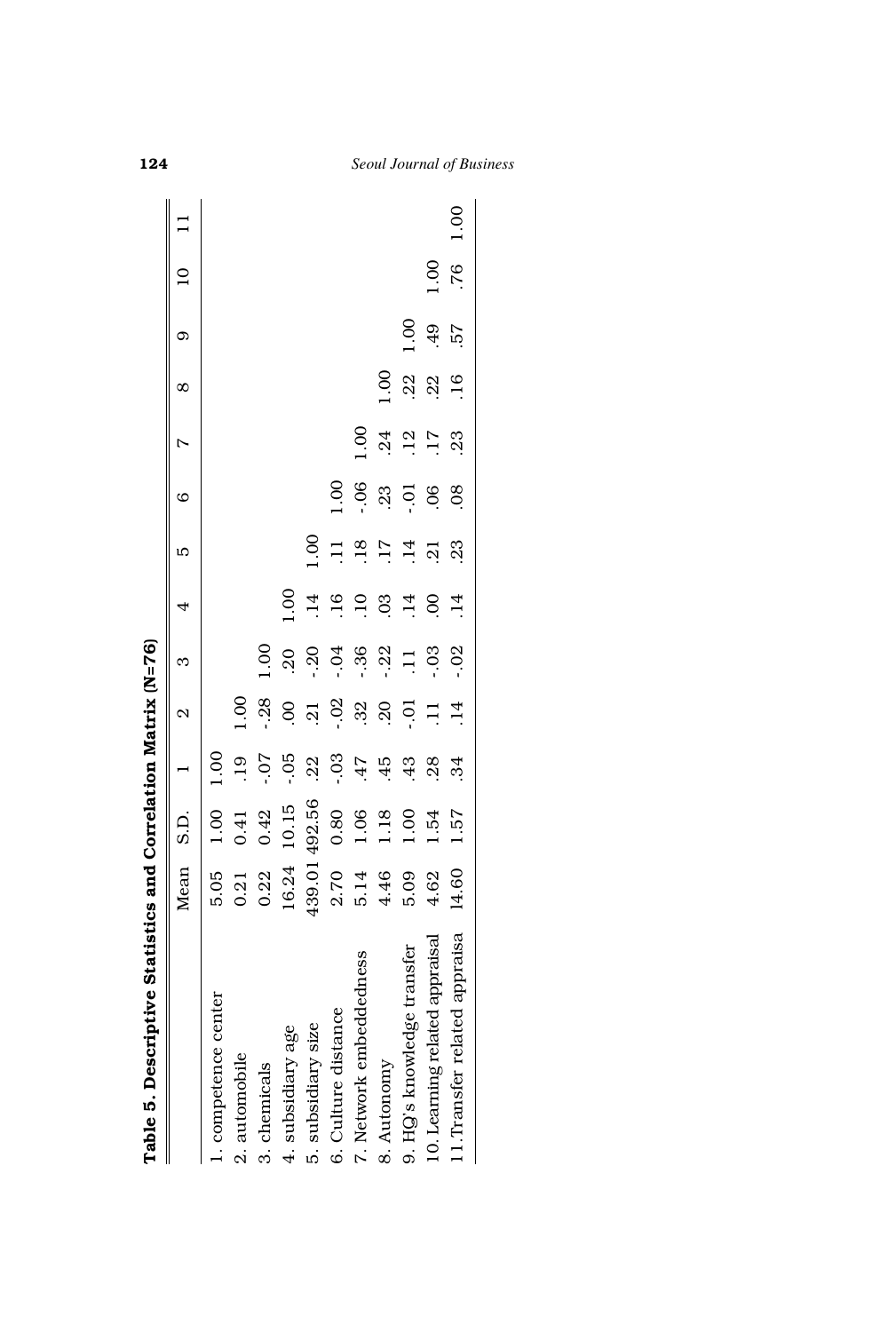## **STATISTICAL RESULTS**

We employed the multiple regression analysis to test hypotheses. Table 5 provides descriptive statistics and Pearson correlation about the dependent variable, independent variables and control variables. The correlation matrix did not show any serious collinear problem among the variables except for the high correlation (0.76) between the learning-oriented and the transferoriented appraisal systems. However, the variance inflation factor (VIF) value suggests that the multicollinearity is not a serious problem in the study.

Regression results are showed in table 6. Model 1 included control variables only and Model 2 included all independent variables and control variables. Because of the high correlation between the "learning related appraisal system" and the "transfer related appraisal system", the variable was included separately in Model 3 and Model 4. Network embeddedness of a subsidiary turned out to be significant and positive in all models at the 0.01 significance level. This result corresponds to findings of the prior studies that network embeddedness plays an important role in a subsidiary's capability building in the host country. Thus hypothesis 1 was supported. Subsidiary autonomy was also supported at the 0.01 significance level. This result suggests that subsidiary autonomy effectively helps a subsidiary to become the competence center in the MNC.

At the HQ level, neither the learning-related nor the transferrelated performance appraisal system showed significant results. Thus H3a and H3b were not supported. Results showed in table 6 also suggest that knowledge and capability transfer from the HQ to a subsidiary significantly and positively increases the possibility that a subsidiary becomes the competence center.

Among the control variables, we found that "manufacture of chemicals and chemical products" industry was positively related to the subsidiary's possibility of being the competence center. However, contrary to our prediction, subsidiary age showed a negative effect on the possibility that a subsidiary evolves into a competence center.

vary much even after the equity stake variable was included. Thus we included only subsidiary autonomy in our model.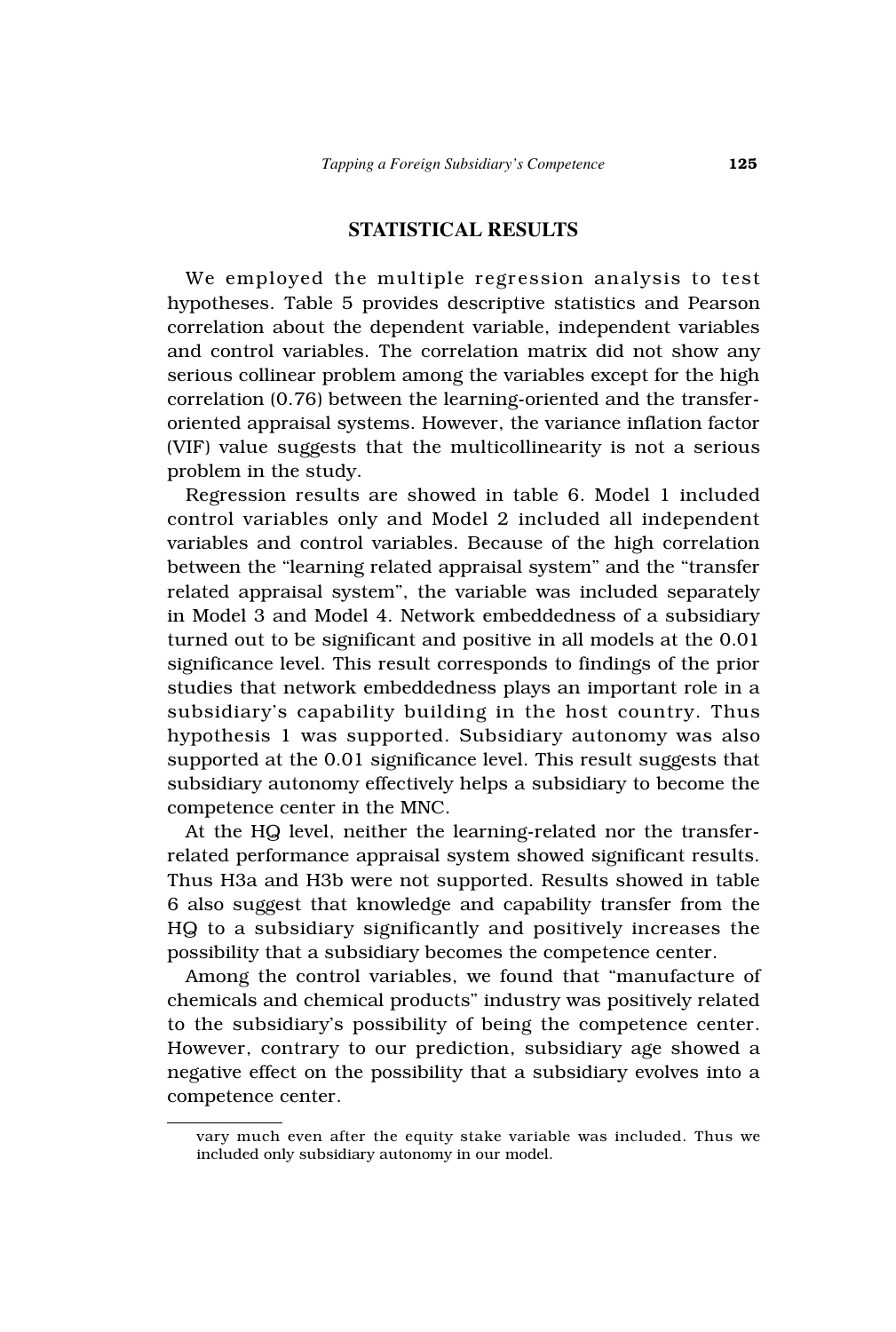|                            |               | Model      |            | Model 2    |           | Model 3                                                                                                 | Model 4   |            |
|----------------------------|---------------|------------|------------|------------|-----------|---------------------------------------------------------------------------------------------------------|-----------|------------|
| (constant)                 | $(11.465)***$ |            | (0.900)    |            | (0.844)   |                                                                                                         | (0.781)   |            |
| Automobile                 | 0.149         | (1.226)    | 0.016      | (0.162)    | 0.016     | (0.171)                                                                                                 | 0.023     | (0.238)    |
| Chemicals                  | 0.022         | (0.178)    | $0.176*$   | (1.704)    | $0.173*$  | (1.681)                                                                                                 | $0.174*$  | (1.683)    |
| Subsidiary age             | $-0.077$      | $(-0.636)$ | $-0.199*$  | $(-2.067)$ | $-0.185*$ | $(-1.955)$                                                                                              | $-0.186*$ | $(-1.960)$ |
| Subsidiary size            | 0.202         | $(1.665)*$ | $-0.104$   | (1.089)    | 0.098     | (1.037)                                                                                                 | 0.107     | (1.132)    |
| Culture distance           | $-0.035$      | $(-0.299)$ | $-0.056$   | $(-0.595)$ | $-0.055$  | $(-0.589)$                                                                                              | $-0.048$  | $(-0.519)$ |
| Network embeddedness       |               | $0.403***$ | (3.925)    | $0.405***$ | (3.950)   | $0.414***$                                                                                              | (4.066)   |            |
| Subsidiary autonomy        |               | $0.330***$ | (3.334)    | $0.318***$ | (3.255)   | $0.317***$                                                                                              | (3.241)   |            |
| HQ's knowledge transfer    |               | $0.283**$  | (2.524)    | $0.274**$  | (2.462)   | $0.319***$                                                                                              | (3.025)   |            |
| Learning-related appraisal |               | $-0.117$   | $(-0.835)$ |            | $-0.031$  | $(-0.298)$                                                                                              |           |            |
| Transfer-related appraisal |               | 0.138      | (0.922)    | 0.055      | (0.492)   |                                                                                                         |           |            |
| R square                   | 0.074         | 0.497      | 0.491      | 0.490      |           |                                                                                                         |           |            |
| Adjust R square            | 0.008         |            | 0.419      |            | 0.422     |                                                                                                         | 0.421     |            |
|                            | 1.126         |            | 6.418      |            | 7.087     |                                                                                                         | 7.053     |            |
| Note: n=76, two            |               |            |            |            |           | tailed test, ( ): t-value*significant at p < 0.1, **significant at p < 0.05, ***significant at p < 0.01 |           |            |

**126** *Seoul Journal of Business*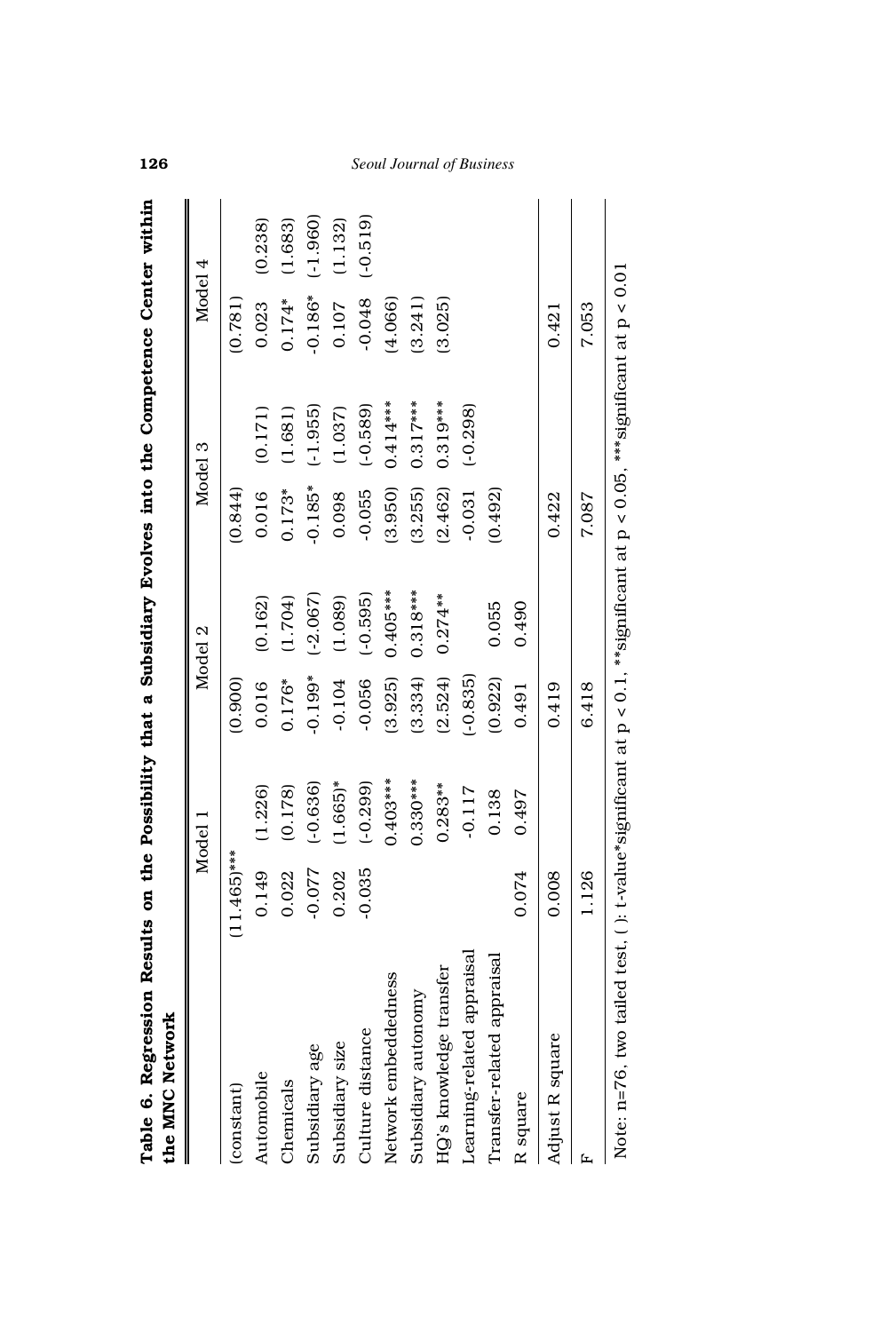## **DISCUSSION AND CONCLUSION**

In this study, we examined conditions under which a subsidiary becomes a competence center within the MNC network. We argue that the condition under which a subsidiary becomes the competence center is determined by not only the subsidiary's self-endeavor but also the HQ's management system. In order to become the competence center within the MNC network, a subsidiary must have distinctive assets and knowledge that are not owned by other units of the MNC. Therefore, acquiring valuable knowledge embedded in the host country is the most important mission for a subsidiary which aims to become the competence center. Results in this study suggest that network embeddedness of a subsidiary promotes competence enhancement of a subsidiary and thus positively helps the subsidiary to become the competence center in the MNC.

We also proposed that subsidiary autonomy encourages a subsidiary's capability development. Our results showed that autonomy associated with substantial operational and managerial activities positively promotes the formation of competence center. This finding suggests that autonomy related to high-level production and marketing activities helps a subsidiary to learn and seek best practices and methods to solve problems which occurred during local operations thus, ultimately promoting learning and capability building. Autonomy gives a subsidiary enough freedom to develop its own resource profiles and encourages the subsidiary's learning and capability building.

This study also found that the HQ's management style, such as knowledge and capability transfer from the HQ to the subsidiary plays an important role in the subsidiary's competence enhancement. Transfer of firm-specific capabilities form HQ to the subsidiaries help subsidiary overcome liability of foreignness in local market. At the same time, through combining the technological and managerial knowledge transferred from the HQ with local specific knowledge, a subsidiary can enhance its absorptive capacity (Cohen and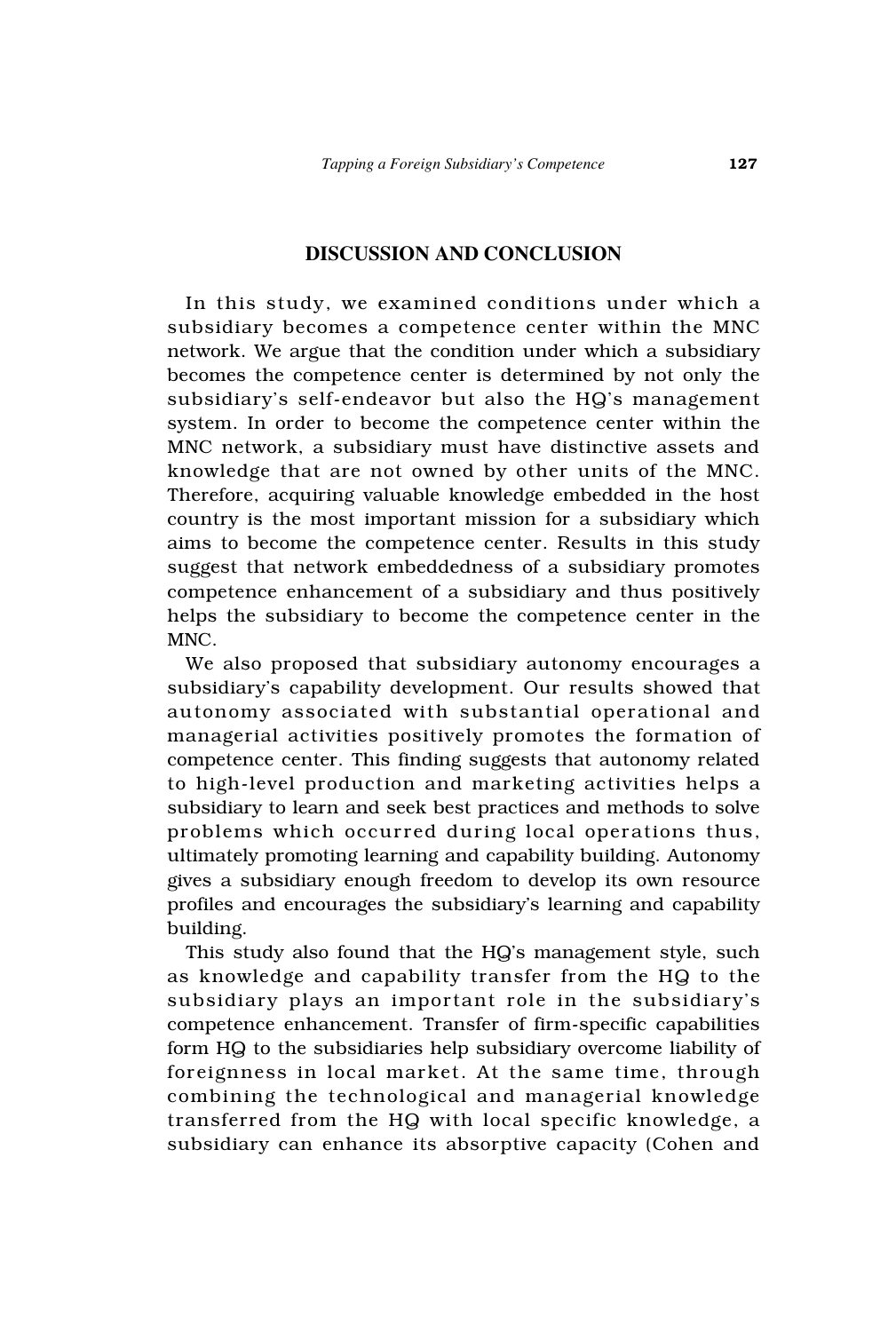Levinthal 1990) and build valuable knowledge stock quickly so that it can become the competence center.

Additionally, in a further analysis (see table 7), we classified a subsidiary's competence which can be used by the HQ and other subsidiaries as development-related competence (item 1 and 2) and operation-related competence (item 3, 4 and 5). The results showed that network embeddedness and subsidiary autonomy as subsidiary-level factors had significant effects on the possibility that a subsidiary evolves into both a development-related competence center and an operation-related competence center. However, among the HQ-level factors, HQ's knowledge transfer only helps a subsidiary develop as the operation-related competence center but not the development-related competence center. These findings give two important implications: 1) to become either a development-related competence center or an operation-related competence center, a subsidiary's initiative efforts to seek knowledge in the host market through building network relationships with local counterparts is an imperative condition; 2) though HQ's knowledge transfer can help subsidiaries upgrade their managerial or operational capabilities, knowledge that is transferred from HQs does not help the subsidiary to develop innovative capabilities. These results are different from prior studies. Previous literature (e.g., Ghoshal and Bartlett 1988; Birkinshaw, Hood and Johnsson 1998; Frost, Birkinshaw and Ensign 2002;) suggested that HQs' investment and communication with a subsidiary facilitate the subsidiary's innovation. However, our results showed that the effect of knowledge transfer from HQs varies depending on the subsidiary's strategic contexts: it would be more helpful in enhancing the operational competence of a subsidiary than the development competence.

We predicted that subsidiaries with longer operational experience would learn more from the local market and thus are more likely to become the competence center. But contrary to our prediction, results showed that subsidiary age was negatively related with the possibility that a subsidiary evolves into the competence center. This result suggests that older subsidiaries may have lower learning motivation and capabilities and suffer more organizational inertias so that they can't transform themselves into competence centers as younger subsidiaries do.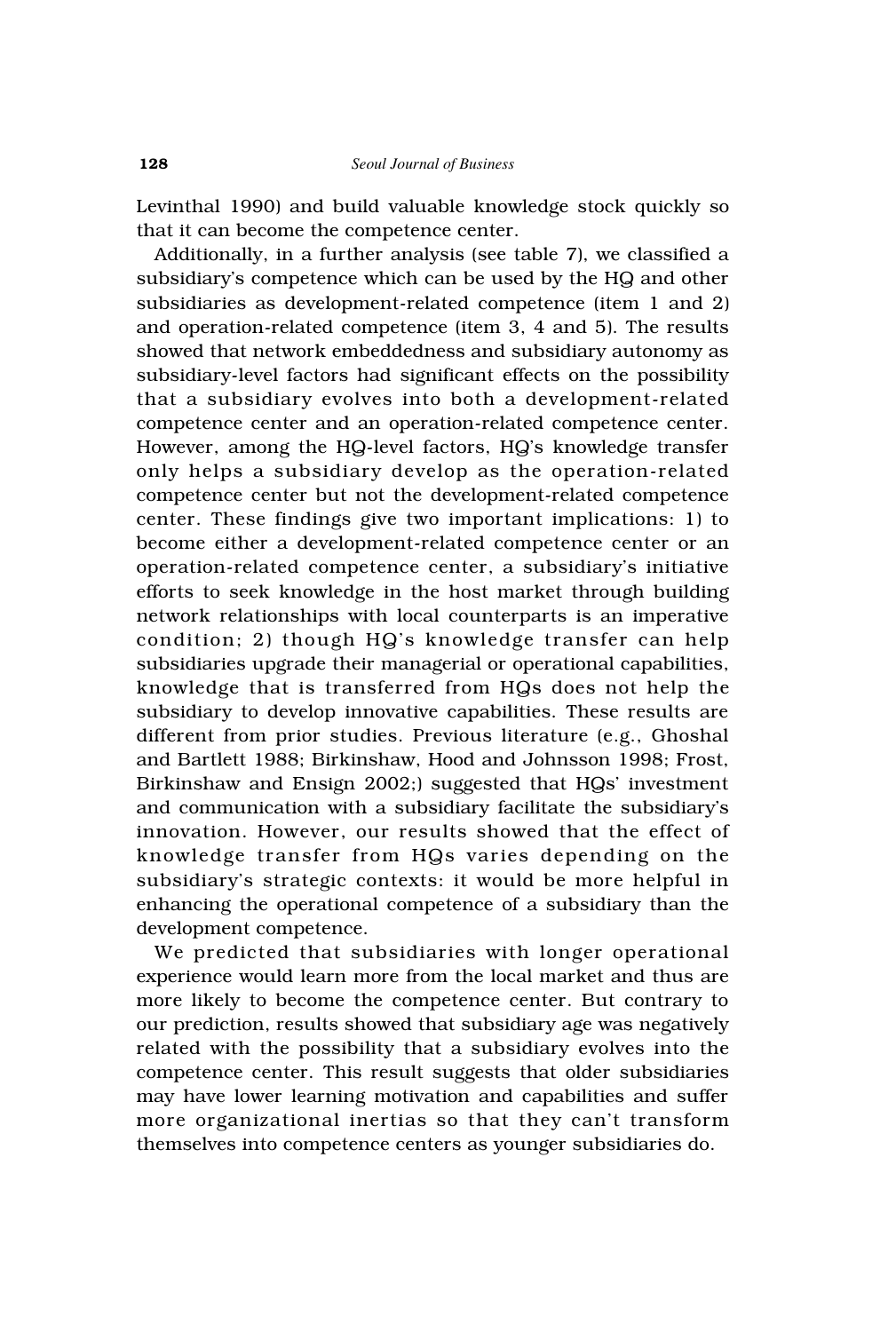|                            | Original   | Development                         | Operational |
|----------------------------|------------|-------------------------------------|-------------|
|                            | model      | competence center competence center |             |
| (constant)                 | (0.900)    | (0.265)                             | (1.108)     |
| Automobile                 | 0.016      | $-0.022$                            | 0.047       |
|                            | (0.162)    | $(-0.203)$                          | (0.443)     |
| Chemicals                  | $0.176*$   | 0.130                               | 0.169       |
|                            | (1.704)    | (1.143)                             | (1.476)     |
| Subsidiary age             | $-0.199*$  | $-0.234*$                           | $-0.104$    |
|                            | $(-2.067)$ | $(-2.219)$                          | $(-0.982)$  |
| Subsidiary size            | $-0.104$   | 0.165                               | 0.012       |
|                            | (1.089)    | (1.582)                             | (0.117)     |
| Culture distance           | $-0.056$   | $-0.125$                            | 0.029       |
|                            | $(-0.595)$ | $(-1.223)$                          | (0.284)     |
| Network embeddedness       | $0.403***$ | $0.411***$                          | $0.273**$   |
|                            | (3.925)    | (3.654)                             | (2.407)     |
| Subsidiary autonomy        | $0.330***$ | $0.273**$                           | $0.286**$   |
|                            | (3.334)    | (2.258)                             | (2.614)     |
| HQ's knowledge transfer    | $0.283**$  | 0.184                               | $0.295**$   |
|                            | (2.524)    | (1.496)                             | (2.377)     |
| Learning-related appraisal | $-0.117$   | $-0.200$                            | 0.214       |
|                            | $(-0.835)$ | $(-0.819)$                          | (0.831)     |
| Transfer-related appraisal | 0.138      | 0.171                               | 0.063       |
|                            | (0.922)    | (1.046)                             | (0.383)     |
| R square                   | 0.497      | 0.396                               | 0.385       |
| Adjust R square            | 0.419      | 0.304                               | 0.290       |
| F                          | 6.418      | 4.269                               | 4.067       |

**Table 7. Regression Results on the Possibilities that a Subsidiary Evolves into a Development-Related Competence Center and an Operation-Related Competence Center**

Note:  $n = 76$ , two tailed test, ( ): t-value

\*significant at  $p < 0.1$ , \*\*significant at  $p < 0.05$ , \*\*\*significant at  $p < 0.01$ 

This study offers some theoretical contributions and managerial implications. We provide a rather integrated framework for the determinants of a subsidiary being the competence center by examining both the subsidiary and the HQ management level factors. We suggest that at the subsidiary level, in order to become the competence center within the MNC network, a subsidiary should enhance its learning capacity and try to build reciprocal business relations with local actors so that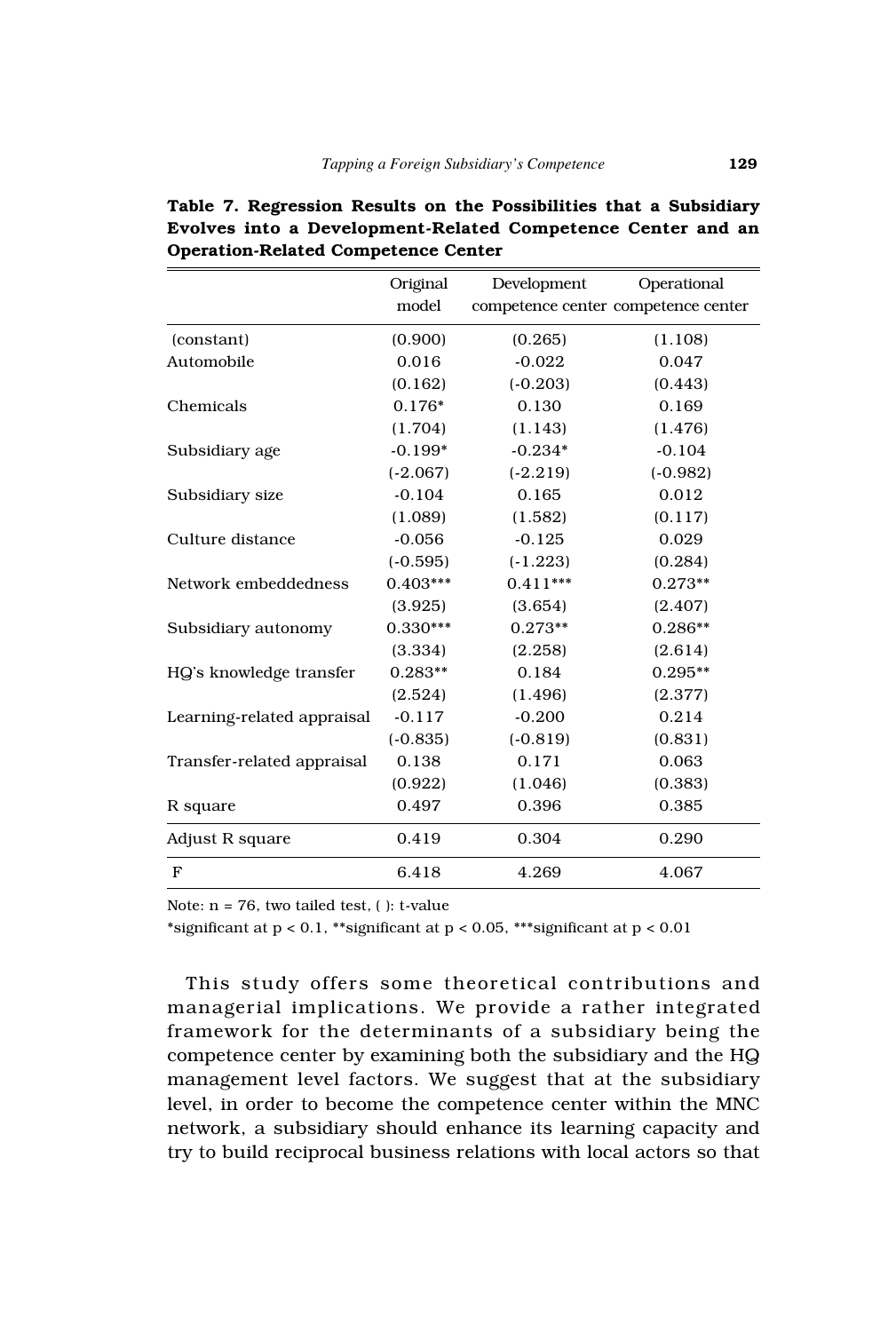it can tap into locally embedded resources successfully. At the MNC level, the HQ also should actively help their subsidiaries to evolve into competence center by transferring their knowledge and capability to them.

This study has some limitations that should be overcome in future studies. For example, data about "a subsidiary as a competence center" that were collected from subsidiary managers in this study may suffer from subjectivity and distortion risks. Future studies should develop more direct and objective measures.

As the results showed, self endeavor by a subsidiary is necessary but not sufficient to become the competence center. Support from headquarters plays an important role. An MNC usually sets up new subsidiaries in foreign countries with specific strategic purposes. The MNC grants different subsidiaries with different strategic mandates. This means that foreign subsidiaries vary in their strategic importance within an MNC network. For example, IB scholars have identified multiple types of foreign-based MNE activities, such as the market seeking FDI, the resource seeking FDI, the efficiency seeking FDI and the strategic asset seeking FDI (Dunning, 2000). Based on this classification, we suggest that strategic asset seeking or knowledge seeking subsidiaries may be more likely to evolve into competence centers than those with different strategic mandates. In the same vein, HQ's strategic orientation (e.g., global company or transnational company) also impacts a subsidiary's competence building efforts. Subsidiaries of a transnational company may be more likely to become competence centers than subsidiaries of a global company because they have more opportunities to access local valuable resources and knowledge. Though the degree of knowledge transfer from headquarters to a subsidiary examined in this study to certain degree indirectly reflects strategic importance of the subsidiary and the MNC's strategic orientation, future study should examine directly how strategic importance of a subsidiary as well as the HQ's strategic orientation can influence the subsidiary to evolve into a competence center.

In addition, though "how a subsidiary can become a competence center" as a main research question of this paper is an important issue for MNCs to improve their competitive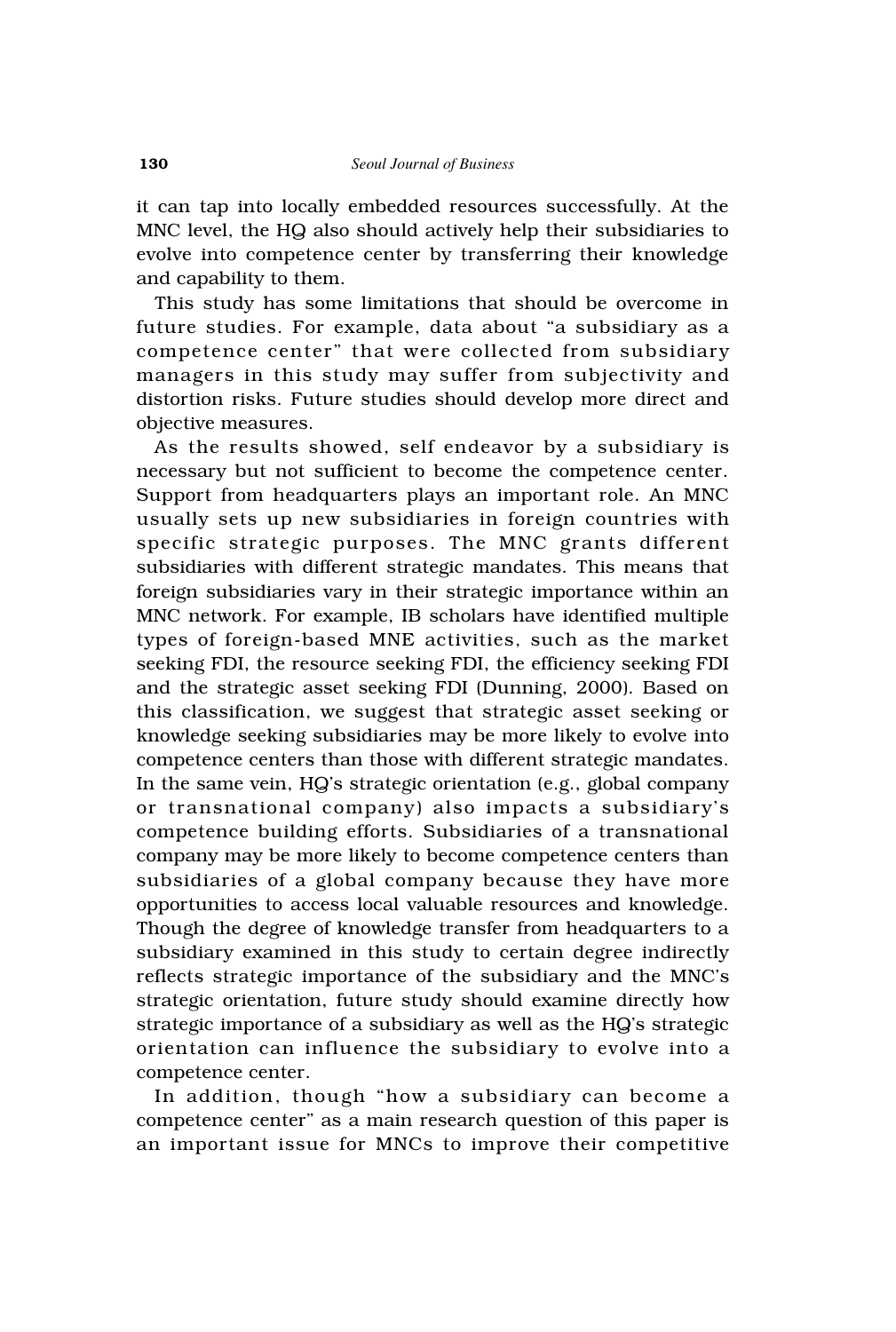advantages, once a subsidiary develops itself as a competence center, HQ should pay much attention to how to manage the competence center effectively. Thus "how to manage the competence center" is another important issue that should be stressed. Though the managerial policies (such as knowledge transfer and subsidiary performance evaluation system adopted by HQ) suggested in this study give HQ's managers some implications to manage their competent subsidiaries, there are many other important management policies that should be addressed by future studies.

## **REFERENCES**

- Adler, Paul and Seok-Woo Kwon (2002), "Social Capital: Prospects for A new Concept," *Academy of Management Review*, 27(1), 17-40.
- Almeida, Paul and Anupama Phene (2004), "Subsidiaries and Knowledge Creation: The Influence of the MNC and Host Country on Innovation," *Strategic Management Journal*, 25, 847-864.
- Andersson, Ulf, Mats Forsgren, and Ulf Holm (2001), "Subsidiary Embeddedness and Competence Development in MNCs: A Multilevel Analysis." *Organization Studies*, 22(6), 1013-1034.
- \_\_\_\_\_\_\_, Mats Forsgren, and Ulf Holm (2002), "The Strategic Impact of External Networks: Subsidiary Performance and Competence Development in the Multinational Corporation," *Strategic Management Journal*, 23, 979-996.
- Bartlett, Christopher A. and Sumantra Ghoshal (1989), *Managing across Borders: The Transnational Solution*. Boston, MA: Harvard University Press.
- Birkinshaw, Julian and Neil Hood (1998), "Multinational Subsidiary Evolution: Capability and Charter Change in Foreign-owned Subsidiary Companies," *Academy of Management Review*, 23(4), 773-795.
- \_\_\_\_\_\_\_, Neil Hood, and Stefan Jonsson (1998), "Building Firm-specific Advantages in Multinational Corporations: The Role of Subsidiary Initiative," *Strategic Management Journal*, 19, 221-241.
	- \_\_\_\_\_\_\_, Neil Hood, and Stephen Young (2005), "Subsidiary Entrepreneurship, Internal and External Competitive Forces, and Subsidiary Performance," *International Business Review*, 14, 227- 248.
- Bjorkman, Ingmar, Wilhelm Barner-Rasmussen, and Li Li (2004), "Managing Knowledge Transfer in MNCs: The Impact of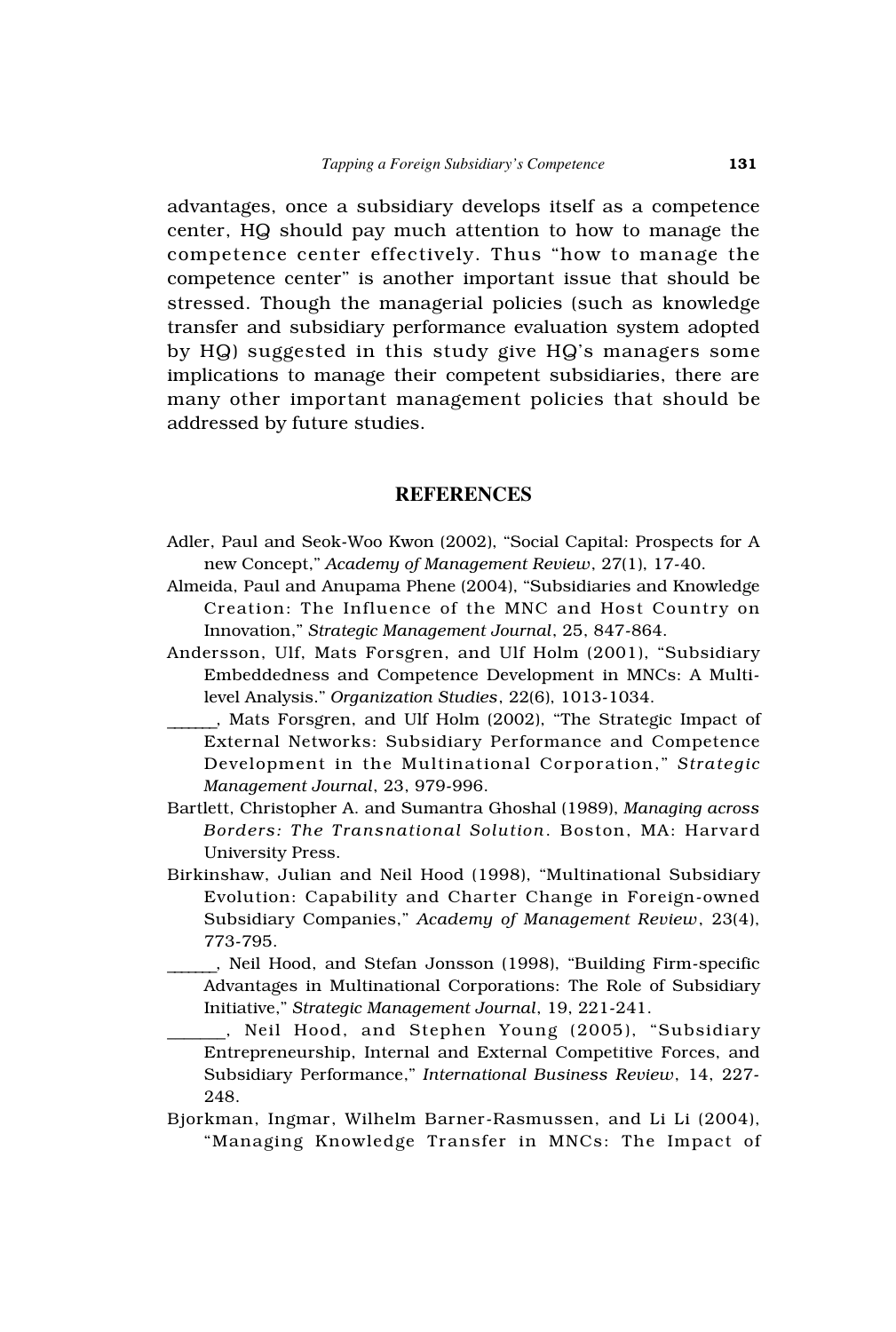Headquarters Control Mechanisms," *Journal of International Business*, 35(5), 357-381.

Buckley, Peter J. and Mark C. Casson (1976), *The Future of the Multinational Enterprise*. London: MacMillan.

and Mark C. Casson (1998), "Analyzing Foreign Market Entry Strategies: Extending and Internalization Approach," *Journal of International Business Studies*, 29(3), 539-562.

- Cantwell, John and Ram Mudambi (2005), "MNE Competence-Creating Subsidiary Mandates," *Strategic Management Journal*, 26, 1109- 1128.
- Caves, Robert. (1996), *Multinational Enterprise and Economic Analysis*. Cambridge, UK: Cambridge University Press.
- Cohen, Wesley M. and Daniel A. Levinthal (1990), "Absorptive Capacity: A New Perspective on Learning and Innovation," *Administrative Science Quarterly*, 35(1), 1428-1459.
- O'Donnell, Sharon W. (2000), "Managing Foreign Subsidiaries: Agents of Headquarters, or an Interdependent Network?" *Strategic Management Journal*, 21(5), 525-548.
- Dore, Ronald (1992), "Goodwill and the Spirit of Market Capitalism," in *The sociology of economic life*, R. Swedberg and M. Granovetter, eds. Colorado: Westview Press, 159-180.
- Dunning, John H. (2000), "The Eclectic Paradigm as an Envelope for Economic and Business Theories of MNE Activity," *International Business Review*, 9, 163-190.
- Eisenhardt, Kathleen M. (1989), "Agency Theory: An Assessment and Review," *Academy of Management Review*, 14(1), 57-74.
- Frost, Tony S., Julian M. Birkinshaw, and Prescott C. Ensign (2002), "Centers of Excellence in Multinational Corporations?" *Strategic Management Journal*, 23, 997-1018.
- Ghoshal, Sumantra, Harry Korine, and Gabriel Szulanski (1994), "Interunit Communication in Multinational Corporations," *Management Science*, 40(1), 96-110.
- Granovetter, Mark (1985), "Economic Action and Social Structure: the Problem of Social Embeddedness," *American Journal of Sociology*, 91(3), 481-510.
- Gupta, Anil and Vijay Govindarajan (2000), "Knowledge Flows Within Multinational Corporations," *Strategic Management Journal*, 21, 473-496.
- Hansen, Morten T., Nitin Nohria, and Thomas Tierney (1999), "What's Your Strategy for Managing Knowledge?" *Harvard Business Review*, February-March, 106-116.
- Kogut, Bruce and Harbir Singh (1988), "The Effect of National Culture on the Choice of Entry Mode," *Journal of International Business*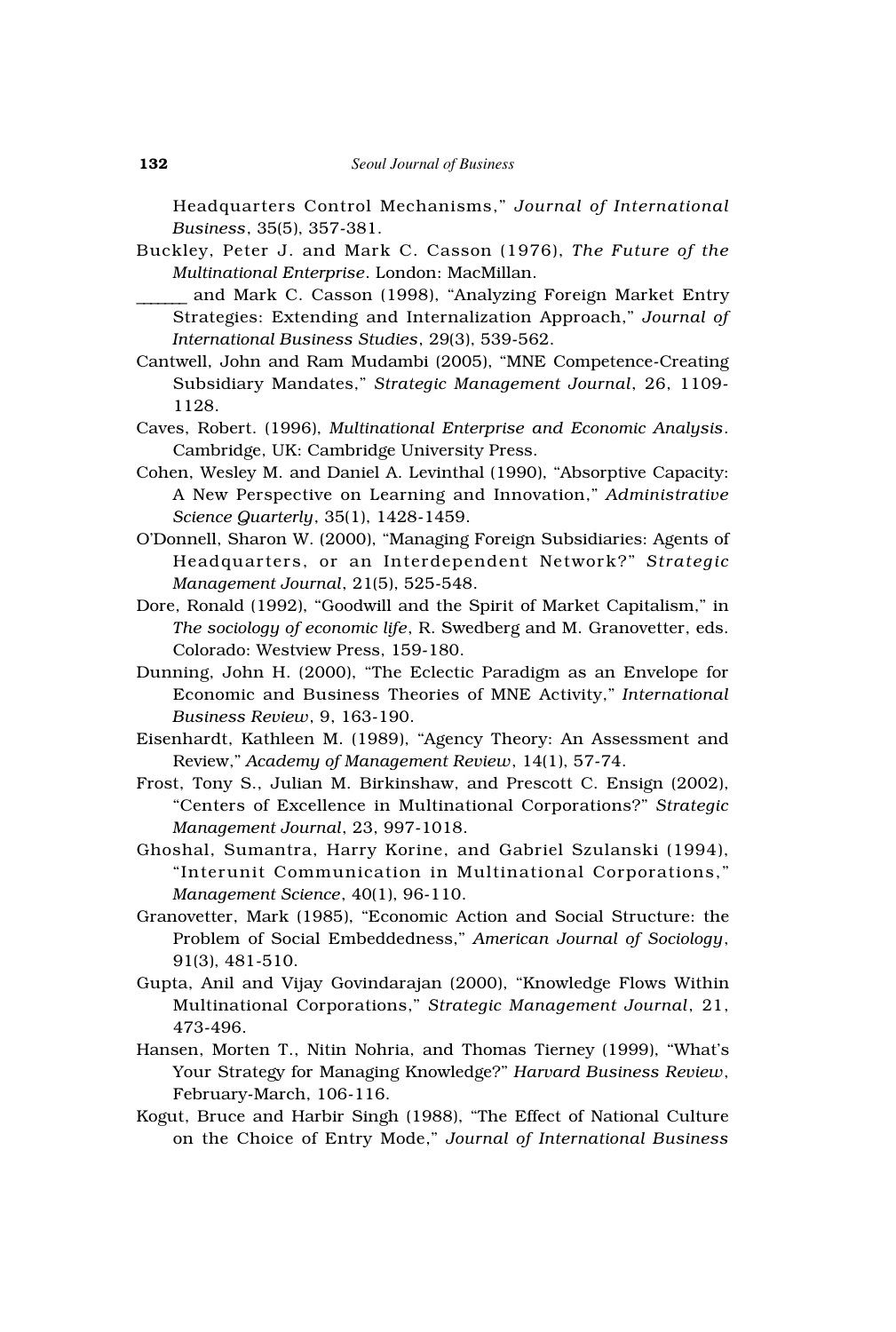*Studies*, 19(3), 411-432.

- Minbaeva, Dana, Torben Pedersen, Ingmar Bjorkman, Carl F. Fey, and Hyeon Jeong Park (2003), "MNC Knowledge Transfer, Subsidiary Absorptive Capacity, and HRM," *Journal of International Business Studies*, 34(6), 586-599.
- Penrose, Edith T. (1959), *Firm Resources and Sustained Competitive Advantage*. Oxford: Blackwell.
- Roth, Kendall and Allen Morrison (1992), "Implementing global strategy: characteristics of global subsidiary mandates," *Journal of International Business Studies*, 23(4), 715-736.
- Rugman, Alan M. and Alain Verbeke (2001), "Subsidiary-specific Advantages in Multinational Enterprise," *Strategic Management Journal*, 22, 237-250.
- Schulz, Martin (2001), "The Uncertain Relevance of Newness: Organizational Learning and Knowledge Flows," *Academy of Management Journal*, 44(1), 661-681.
- Shan, Weijian and Jaeyong Song (1997), "Foreign Direct Investment and the Sourcing of Technological Advantage: Evidence from the Biotechnology Industry," *Journal of International Business Review*, 28(2), 267-284.
- Song, Jaeyong (2002), "Firm Capabilities and Technology Ladders: Sequential Foreign Direct Investments of Japanese Electronics Firms in East Asia," *Strategic Management Journal*, 21, 191-210.
- \_\_\_\_\_\_\_, Kazuhiro Asakawa and Youngeun Chu (2006), "What Determines Knowledge Scouring form Host Locations of Overseas R&D Operations?" Presented at the Academy of Management Conference.
- Taggart, Jame H. and Neil Hood (1999), "Determinants of Autonomy in Multinational of Barriers to Transfer Best Practice Inside the Firm," *Strategic Management Journal*, 17, 226-236.
- Tsai, Wenpin and Sumantra Ghoshal (1998), "Social Capital and Value Creation: The Role of Interfirm Network," *Academy of Management Journal*, 41(4), 464-476.
- Tsang, Eric W. K. (2002), "Acquiring Knowledge by Foreign Partners from International Joint Ventures in Transition Economy: Learningby-Doing and Learning Myopia," *Strategic Management Journal*, 23, 835-854.
- Uzzi, Brian (1996), "The Sources and Consequences of Embeddedness for the Economic Performance of Organizations: the Network Effect," *American Sociology Review*, 61, 674-698.
- Zaheer, Srilata (1995), "Overcoming the Liability of Foreignness," *Academy of Management Journal*, 38(2), 341-363.
	- \_\_\_\_\_\_\_ (1997), "The Dynamics of the Liability of Foreignness: A Global Study of Survival in Financial Services," *Strategic Management*